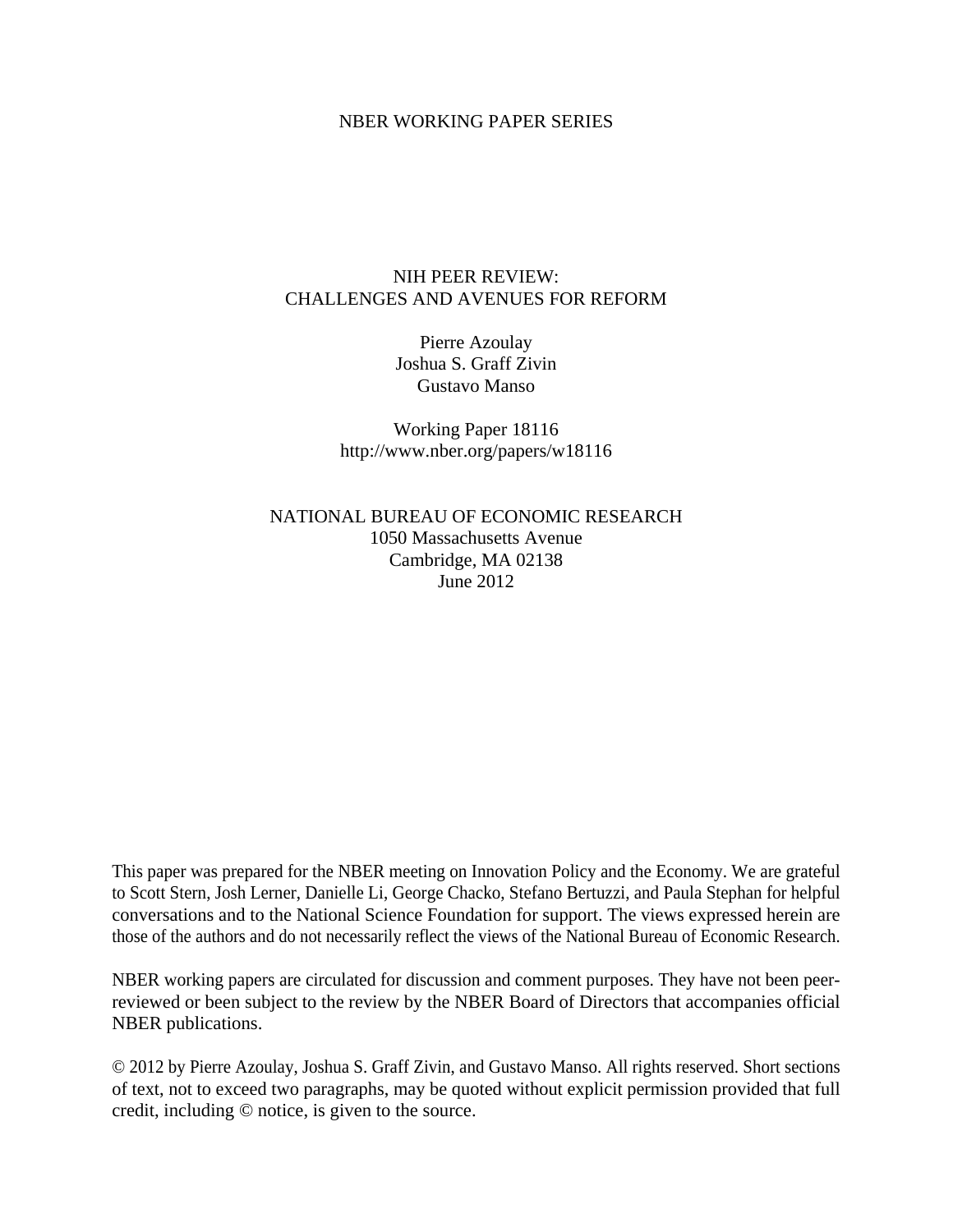NIH Peer Review: Challenges and Avenues for Reform Pierre Azoulay, Joshua S. Graff Zivin, and Gustavo Manso NBER Working Paper No. 18116 June 2012 JEL No. O31,O32

### **ABSTRACT**

The National Institute of Health (NIH), through its extramural grant program, is the primary public funder of health-related research in the United States. Peer review at NIH is organized around the twin principles of investigator initiation and rigorous peer review, and this combination has long been a model that science funding agencies throughout the world seek to emulate. However, lean budgets and the rapidly changing ecosystem within which scientific inquiry takes place have led many to ask whether the peer-review practices inherited from the immediate post-war era are still well-suited to twenty first century realities. In this essay, we examine two salient issues: (1) the aging of the scientist population supported by NIH and (2) the innovativeness of the research supported by the institutes. We identify potential avenues for reform as well as a means for implementing and evaluating them.

Pierre Azoulay MIT Sloan School of Management 100 Main Street, E62-482 Cambridge, MA 02142 and NBER pazoulay@mit.edu

Gustavo Manso University of California at Berkeley manso@haas.berkeley.edu

Joshua S. Graff Zivin University of California, San Diego 9500 Gilman Drive, MC 0519 La Jolla, CA 92093-0519 and NBER jgraffzivin@ucsd.edu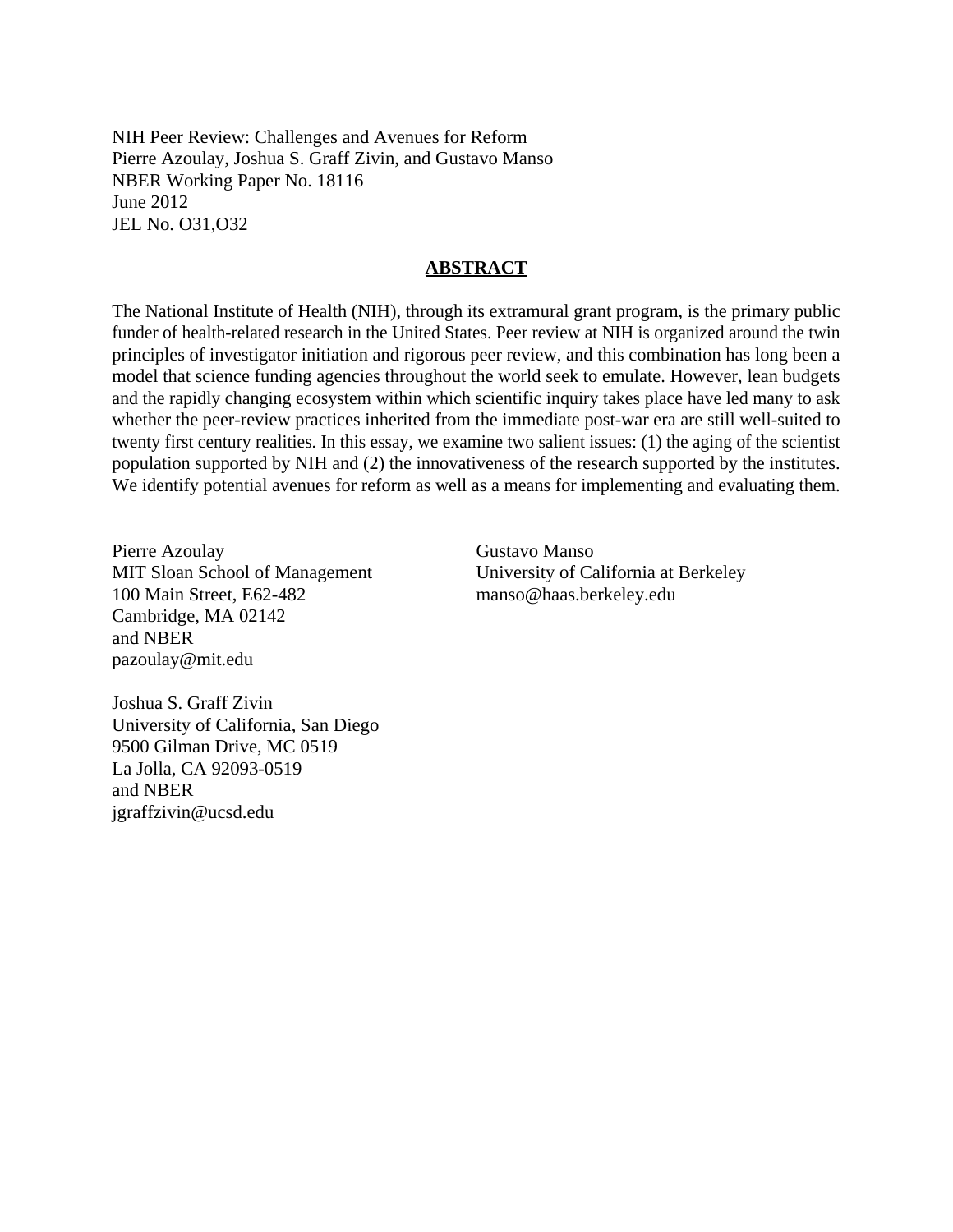# **NIH Peer Review: Challenges and Avenues for Reform**

Pierre Azoulay, MIT & NBER Joshua S. Graff Zivin, UCSD & NBER Gustavo Manso, University of California at Berkeley

#### **Executive Summary**

The National Institute of Health (NIH), through its extramural grant program, is the primary public funder of health‐related research in the United States. Peer review at NIH is organized around the twin principles of investigator initiation and rigorous peer review, and this combination has long been a model that science funding agencies throughout the world seek to emulate. However, lean budgets and the rapidly changing ecosystem within which scientific inquiry takes place have led many to ask whether the peer-review practices inherited from the immediate post-war era are still well-suited to twenty first century realities. In this essay, we examine two salient issues: (1) the aging of the scientist population supported by NIH and (2) the innovativeness of the research supported by the institutes. We identify potential avenues for reform as well as a means for implementing and evaluating them.

#### **Introduction**

The National Institutes of Health (NIH) is the primary organization within the United States government with responsibilities for health‐related research. They are the single largest funder of research in the life sciences, spending approximately \$30 billion dollars per year on biomedical research. The principal goals of the NIH are to foster innovative scientific research and to support high-level training of the scientific workforce in order to protect and improve human health. While the NIH has long been the envy of science funding agencies the world over, lean budgets and the rapidly changing ecosystem within which scientific inquiry takes place have led many to ask whether the NIH is doing as well as it could be in meeting its goals.

In this essay, we examine two salient issues – the aging of the scientific workforce and the innovativeness of the research supported by the Institutes. We will not focus on the optimal mix of private and public funding of scientific research, although we will revisit the issue in our conclusions when we discuss institutional re‐design in the context of the larger research ecosystem. For now, we will take public funding as given and focus our attention on the levers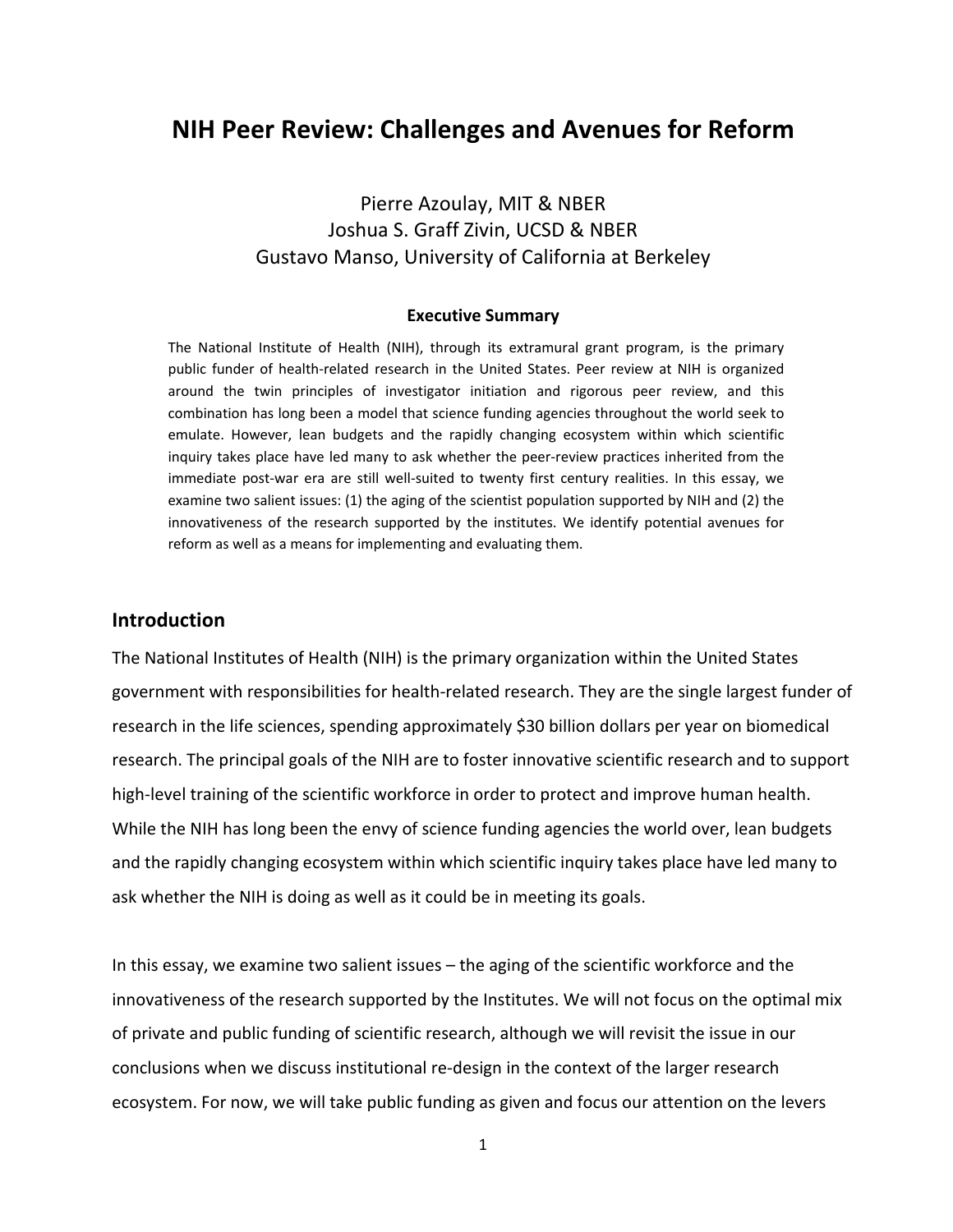available to policy makers to help the agency achieve its goals. We begin by extolling the virtues of the extraordinary system put in place to manage the extramural portion of this public funding, which supports scientific activities at universities and various research institutions. $1$ 

The foundation of the NIH extramural program is the peer‐review system that evaluates investigator‐initiated applications. Copied by so many funding agencies that its features appear unremarkable, the notion that scientific inquiry should be driven from the bottom up, that individual scientists were in the best position to propose new and innovative research programs, and that those programs would be best evaluated by a panel of volunteer experts working in related fields, was nothing short of revolutionary when the basic system was launched in the late 1940s.

Equally impressive is the separation of funding decisions from scientific evaluation, allowing reviewers to focus their attention on scientific merit, thereby creating a strong meritocratic ethos. This program has been immensely successful. More than 75 Nobel prizes have been awarded for extramural NIH‐supported research. In the process, our understanding of the human body and its interaction with the environment has expanded tremendously. Vaccines have been developed that eliminate the threats from certain diseases, deaths from cardiovascular disease have been greatly reduced, and some cancers have been cured. These accomplishments are all the more astonishing considering the significant efforts put forth by Congress, disease advocates, and disciplinary organizations to influence the funded research agenda (Hegde and Sampat 2011).

Yet, there is an increasing sense that the institutional structure that served the life sciences community of the 20<sup>th</sup> century so well may be less transformative in the 21<sup>st</sup> century. Science is becoming increasingly specialized and emerging fields may find it difficult to identify an appropriate venue to evaluate their research. At the same time, legacy fields benefit from study sections and commensurate resource allocations based on historical scientific contributions. This mismatch of expertise between applicants and reviewers, coupled with a strong emphasis on the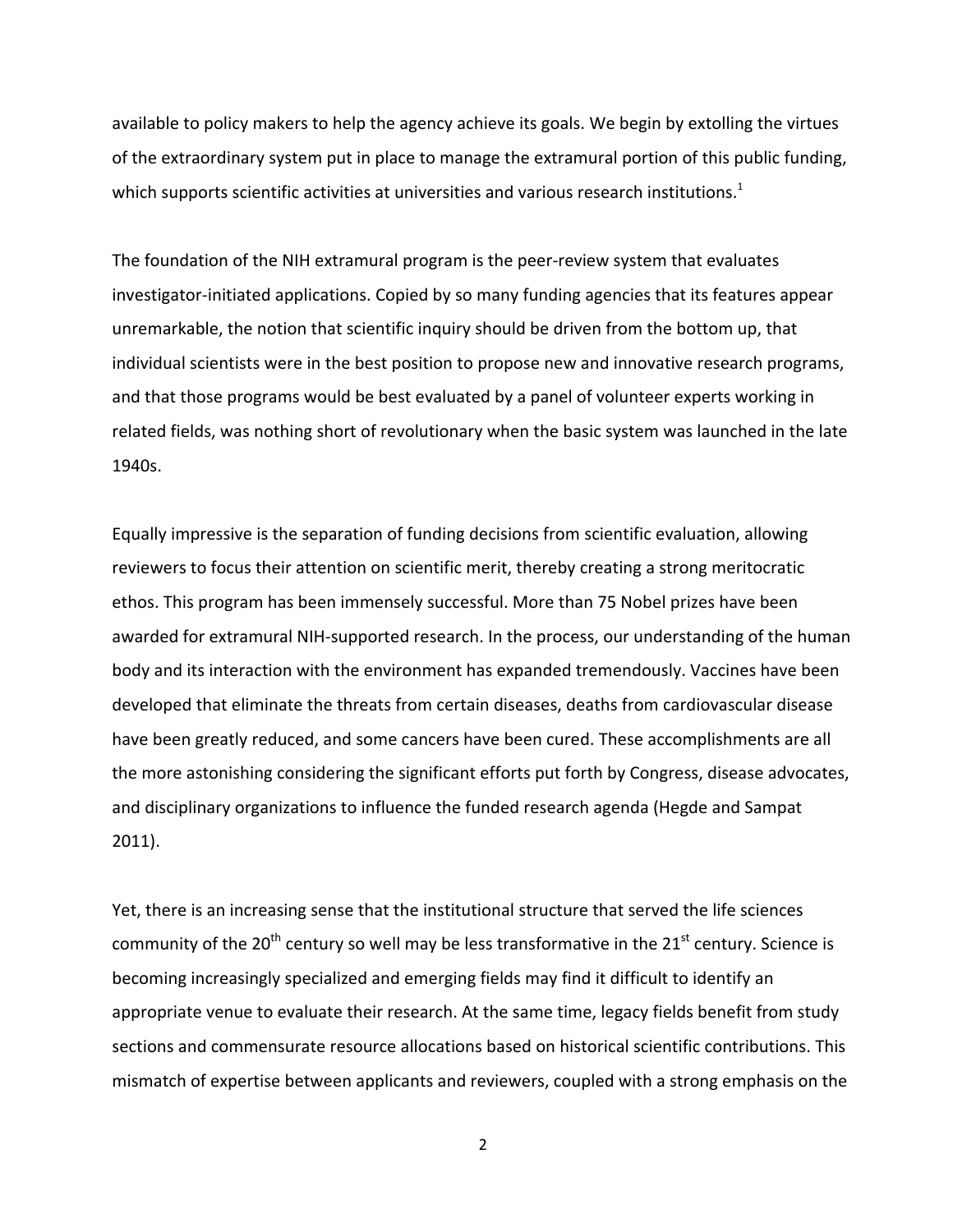feasibility of the research proposal embodied in requirements for preliminary data, has led many to worry that the system rewards incremental research at the expense of work that could be more innovative. The rising age at which the average scientist first becomes the principal investigator on a major NIH grant is also a troubling sign of a system that has not evolved with the field. The primary goal of this essay is to identify potential avenues for reform as well as a means for implementing and evaluating them.

The remainder of this essay is structured as follows. We will begin with a brief overview of the NIH funding system. This will be followed by a more detailed discussion of the two principal avenues open for a meaningful reform of peer review as it applies to grant funding. We also re‐ examine the role of NIH grants in a more diverse and fragmented research funding environment. Finally, we conclude with some thoughts on the returns to adopting a more systematic approach for policy experimentation and evaluation.

#### **An Overview of the NIH**

The National Institutes of Health is made up of 27 different units called Institutes and Centers,<sup>2</sup> each with a distinct, though sometimes overlapping, research agenda. For example, the National Institute for Mental Health, as the name suggests, focuses on mental health related research. It clearly shares interests with the National Institute of Aging on issues related to dementia. Nearly all Institutes receive their funding directly from Congress, and manage their own budgets.

Approximately ten percent of the overall NIH budget is dedicated to the intramural research program, with almost all Institutes providing some support. The program directly supports about 6,000 scientists working within the federal laboratories on NIH Campuses. The NIH main campus in Bethesda, Maryland is also home to the largest hospital in the world that is exclusively dedicated to clinical research – the NIH Clinical Center. The intramural program provides long‐ term funding and considerable intellectual freedom with the intention of supporting high‐risk and high-reward research that would be difficult to support in the broader research community through the extramural program (NIH 2009). While the intramural program is responsible for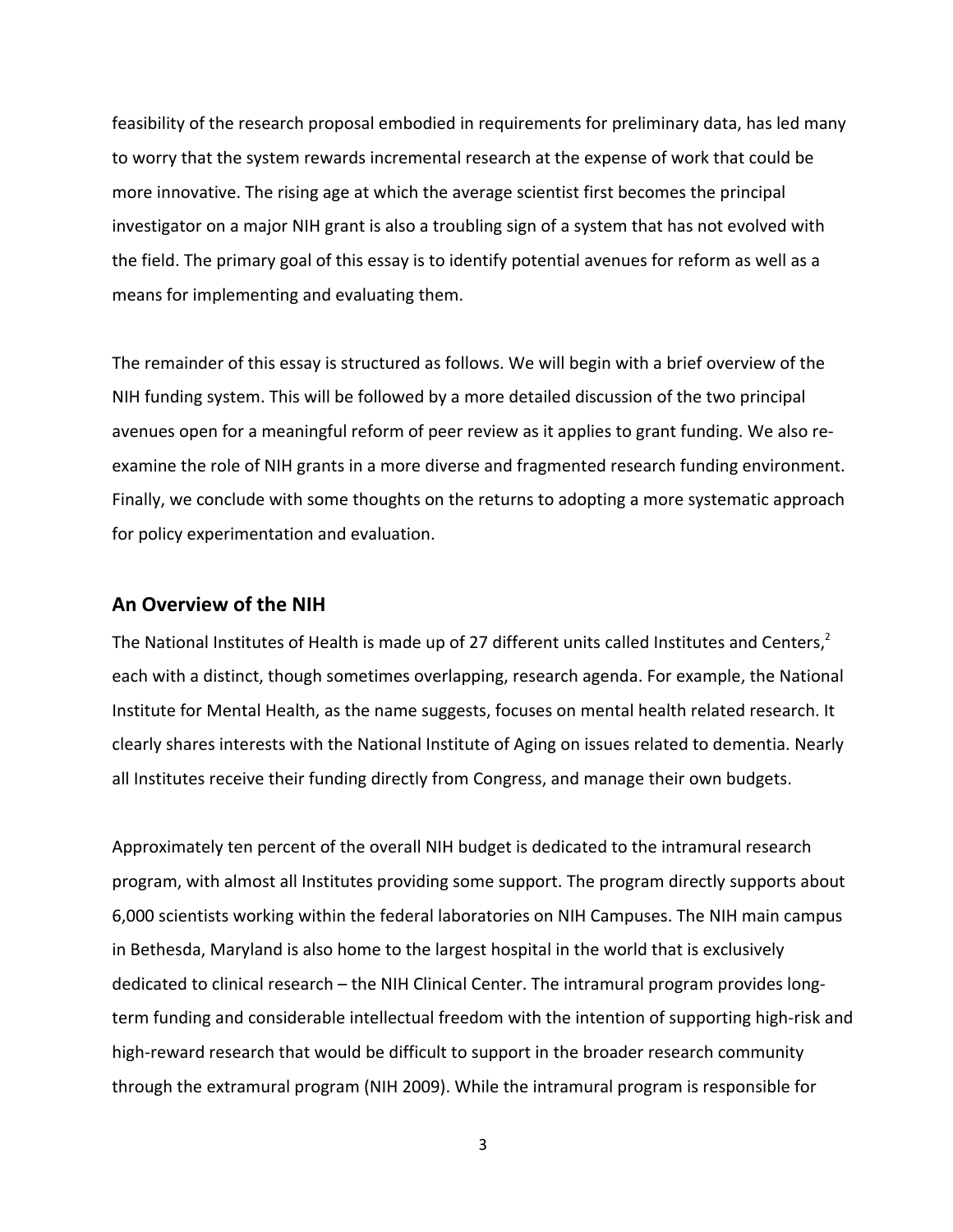numerous groundbreaking discoveries, opacity with regards to the allocation of money and research effort within the program makes a careful examination of the strengths and weaknesses of this operation quite challenging.

The operations of the extramural program, in contrast, are quite transparent. Moreover, it is a much more significant piece of the NIH budget – more than 80% of the total budget supports extramural research through competitive grants that are awarded to universities, medical schools, and other research institutions, primarily in the United States. The largest and most established of these grant mechanisms is the R01, a project-based renewable research grant which constitutes half of all NIH grant spending and is the primary funding source for most academic biomedical labs in the United States. There are currently 27,000 outstanding awards, with 4,000 new projects approved each year. The average size of each award is 1.7 million dollars spread over 3 to 5 years and the application success rate is approximately 20 percent (Li 2012).

Requests for proposals identify priority areas, but investigators are also free to submit applications on unsolicited topics under the extramural research program. All applications are assigned to a review committee comprised of scientific peers, generally known as a study section. Reviewers are asked to ignore budgetary issues, limiting their attention to scientific and technical merit on the basis of five criteria: (1) Significance [does the project address an important issue?]; (2) Approach [is the methodology sound?]; (3) Innovation [is the research novel?]; (4) Investigator [are the skills of the research team well matched to the project?]; and (5) Environment [is the place in which the work will take place conducive to project success?].

The review process within a study section proceeds in the following manner. Each application undergoes an initial review by three members of the section. Based on these preliminary evaluations, the strongest grants (typically half) are discussed in a full committee meeting. After an open discussion before the full complement of section members, everyone is given the opportunity to revise their initial scoring based on the group deliberations before anonymously submitting their final scores. The overall priority score for the proposal is based on the average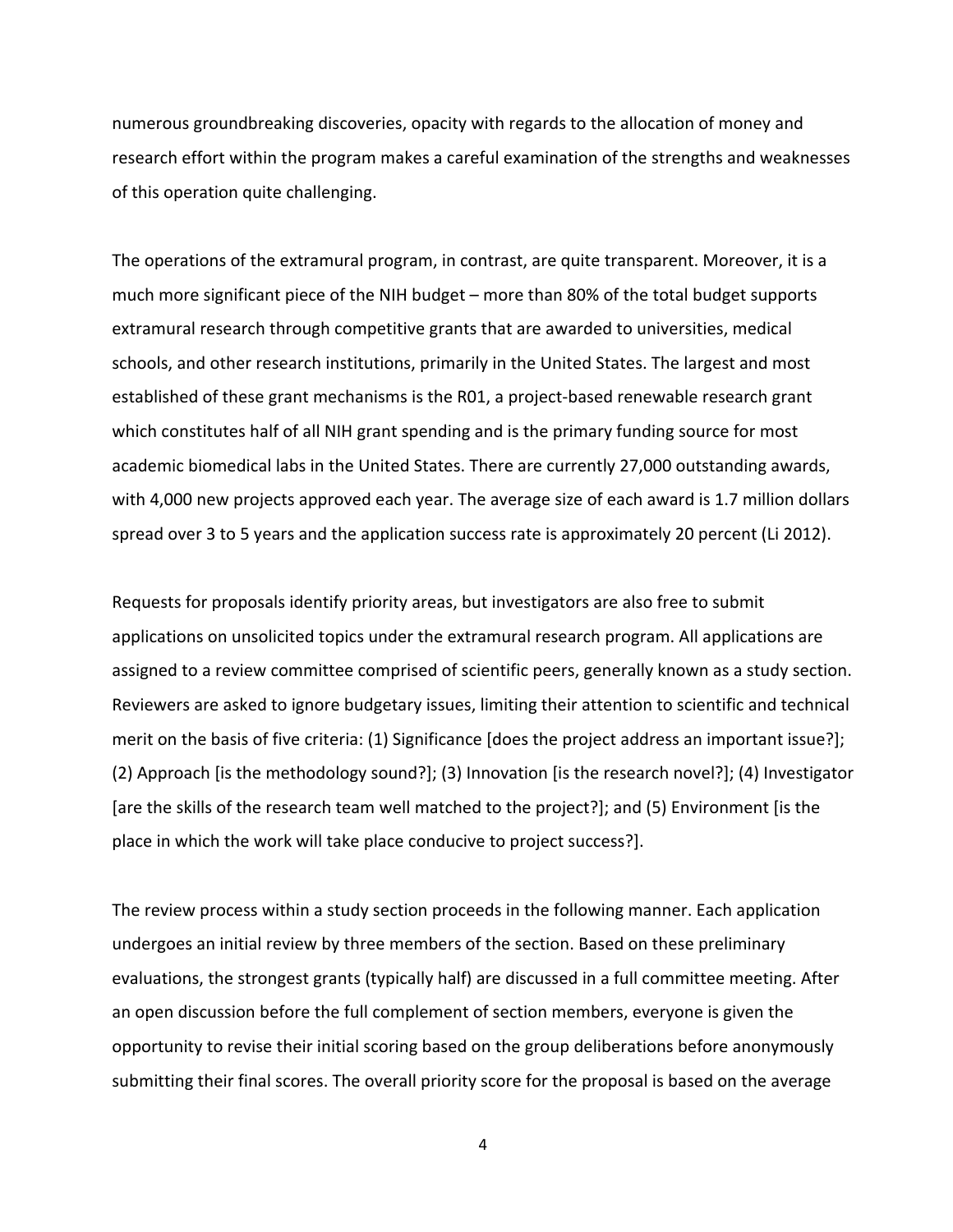across all study section members. Scores are then normalized within review groups through the assignment of percentile scores to facilitate funding decisions.<sup>3</sup>

As noted earlier, funding decisions are decoupled from the scientific review and determined by program areas within the Institutes. In essence, each decision making unit (e.g., Division, Program, Branch) within an Institute is allocated a fixed annual budget. Units then fund new projects in order of their priority score until their budget, net of encumbered funds for ongoing grants awarded in previous years, is exhausted. A grant's score is generally the sole determinant of the funding decision, irrespective of proposal costs (assuming they are deemed reasonable).<sup>4</sup> Researchers who do not receive funding are given the opportunity to respond to reviewer criticisms and submit an amended application. A general overview of the extramural research application and review process is summarized in Figure 1.

This decentralized, investigator‐initiated, extramural grant system is one of the distinctive hallmarks of the US national system of innovation. Relative to other funding mechanisms such as block grants, the system provides high‐powered incentives to individual scientists while maintaining intellectual freedom. Of course, peer review also consumes a great deal of resources – for both the creation and the evaluation of proposals – and this effort is wasted for those proposals that are not eventually funded.

We turn next to the examination of two challenges that have become increasingly salient. First, recent evidence points to a "graying" of the scientific workforce and a worry that young scientists are increasingly locked out of the system. Second, scientists have voiced the concern that NIH study sections are notoriously risk‐averse and often insist on a great deal of preliminary evidence before deciding to fund a project. This often leads researchers to resubmit their applications several times and to multiply the number of applications, taking time away from productive research activities. More importantly, the evaluation criteria might lead investigators to choose incremental research topics with sure and short-term payoffs over higher-risk explorations into the scientific unknown, which will often result in failure.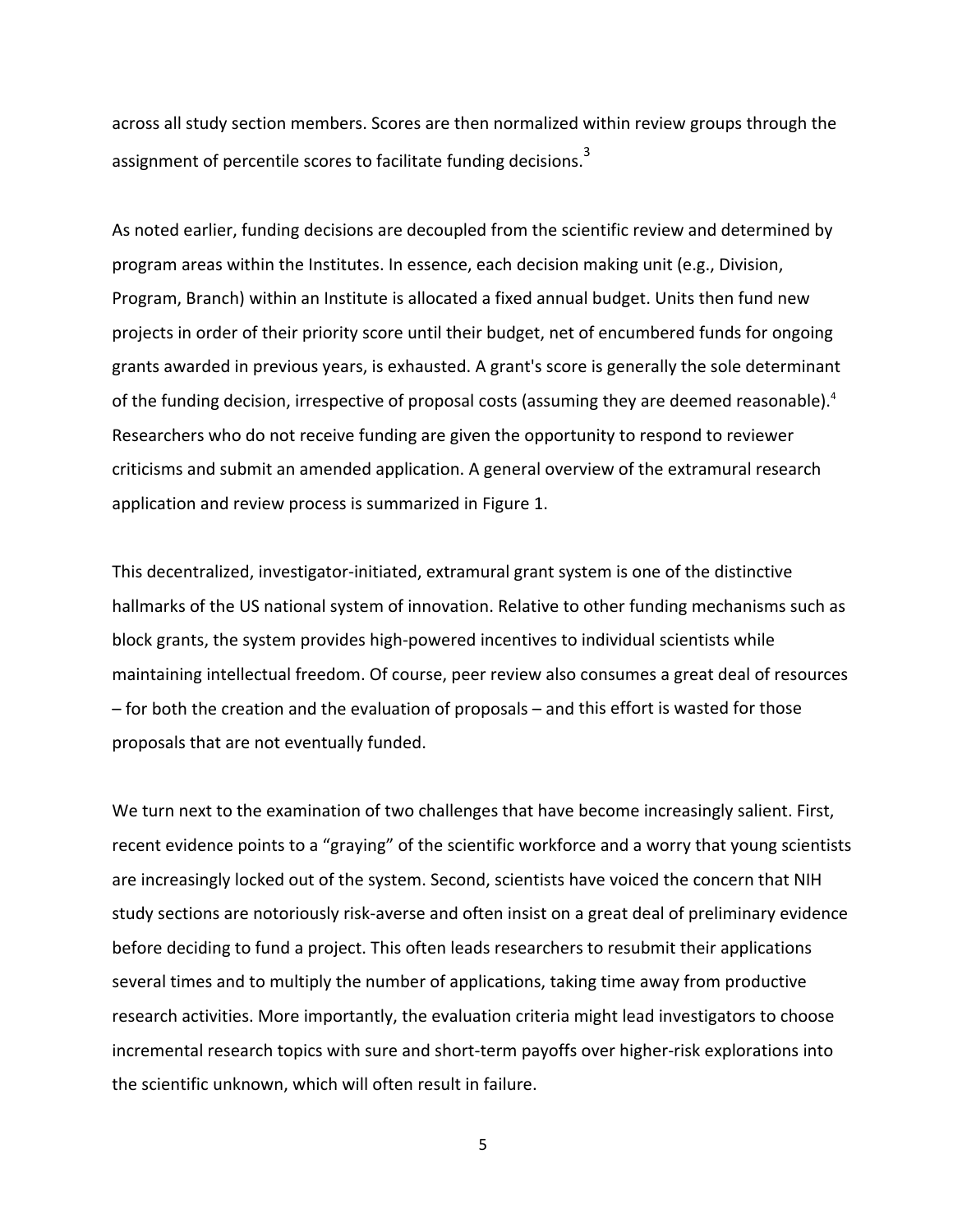#### **Aging of the NIH‐supported Scientific Workforce**

Figure 2 displays the distribution of career age (years elapsed since award of the highest doctoral degree) at the time of first R01 grant award, and how it evolved over time. It is immediately apparent that the distribution has steadily shifted to the right over time. In fact, the average career age of new NIH grantees almost doubled between 1965 and 2005, going from 7.25 years to 12.8 years. What explains this dramatic increase? Several interpretations of this stylized fact can be offered, and each of these interpretations have very different policy implications.

**Burden of knowledge.** The most benign interpretation is due to Jones (2009;2010) and Jones and Weinberg (2011). These authors emphasize that because the scientific frontier continually shifts outward, one possible response of would‐be scientists is to lengthen the time they spend in training so as to bring themselves to the frontier. If the graying trend documented above reflects mostly this mechanism, this poses a serious challenge for long‐run economic growth. Moreover, it may induce the best and the brightest to select careers in which they can become productive at a younger age, such as finance or consulting. But if increased knowledge burden is the most relevant prism through which we should interpret the pattern documented in Figure 2, there would seem to be very little that scientific agencies in general, and the NIH in particular, could or should do to counteract this trend.

**Postdoc positions as "holding tanks."** Stephan and Ma (2005) focuses on the market for postdoctoral fellows and note that the length of the postdoctoral training period has increased over time. A specific worry is that this lengthening stems from the fact that postdocs provide an army of low-paid "worker bees" for the laboratories of tenure-track faculty, rather than a period during which postdoctoral fellows will acquire skills necessary to be productive, independent scientists. Relative to graduate students, postdocs are cheap since they do not pay tuition, and are not distracted by the need to take advanced doctoral courses. In the life sciences, most postdocs salaries are funded from research grants (such as R01s) rather than fellowship or training programs. As a result, postdocs have fairly little professional autonomy and are greatly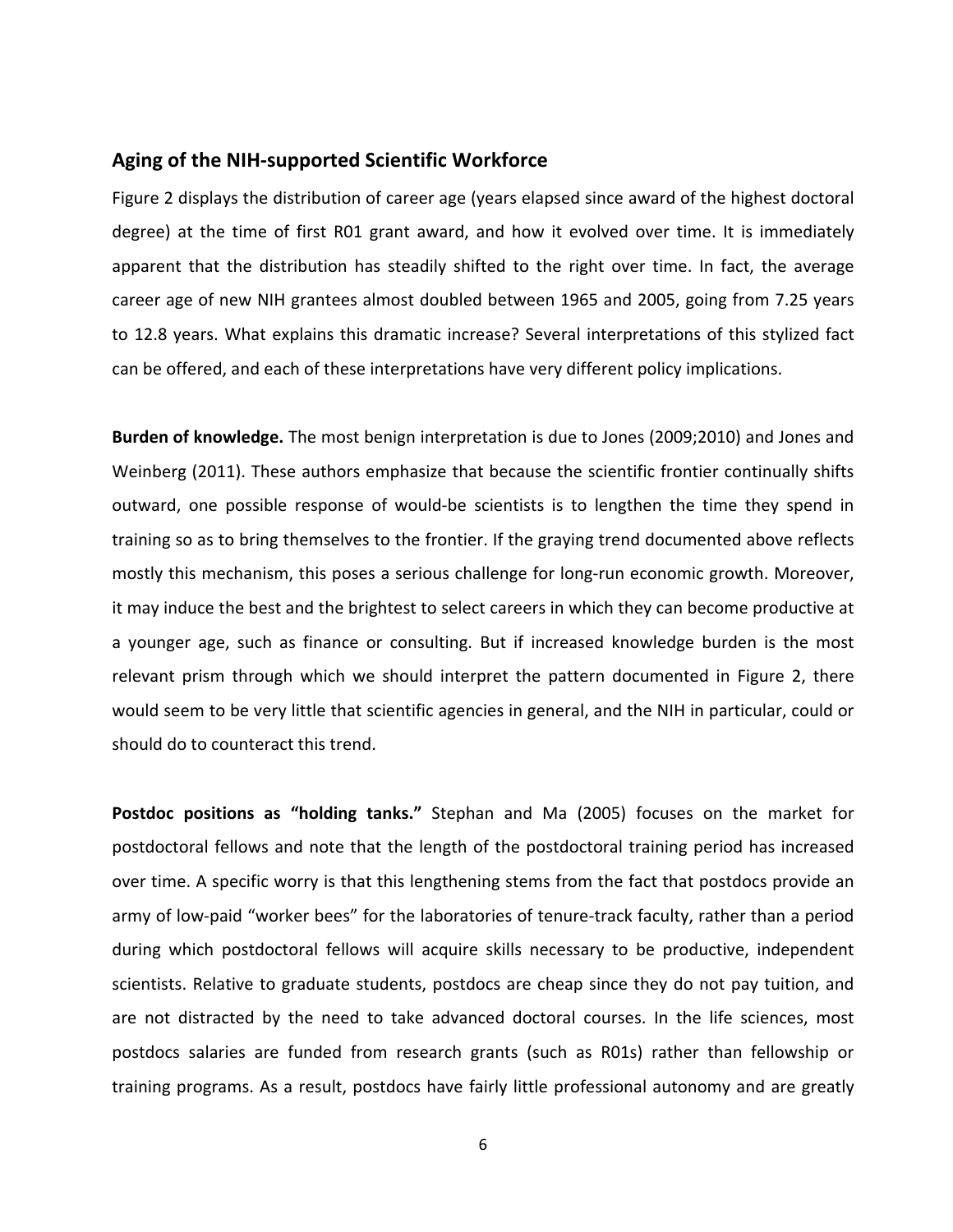dependent on their faculty sponsor (Stephan 2012). If this "holding tank" interpretation helps explain the lengthening of the postdoctoral fellowship period, there may be ample scope to alter the incentives of NIH investigators through the grant system to better align their interests with those of their postdocs. Furthermore, postdoctoral fellowships that genuinely impart needed research skills will help ensure that the pipeline of trained scientists will not leak prematurely with departures to industry or to non-scientific careers.

**Stepping on the grant "treadmill."** Most relevant to this essay, however, is the hypothesis that the structure of peer review, in and of itself, contributes to the graying of the scientific workforce. Most observers of the NIH agree that study sections put a great amount of weight on preliminary results when evaluating grant applications. Over time, this has led to a situation in which grants de facto function more like a prize system that recognizes competent investigations that have already been concluded, rather than as inputs into the production of novel research results (Lazear 1997). In a nutshell, it is not atypical for a grant applicant to have completed (though not published) two out of three aims that constitute the typical grant application.

One view is that these intertemporal logrolling strategies (whereby funding received today will support the preparation of a competing continuation for the same grant) are innocuous. This might well be the case for principal investigators whose laboratories are well funded and whose careers are already established. From the point of view of new investigators, the backward‐ looking nature of peer review creates a situation in which they might struggle to step onto the grant treadmill for the first time.

In addition, there is ample anecdotal evidence that "grantsmanship" – the craft of writing grant applications such that they will appeal to study section members, holding the quality of the underlying ideas constant – has increased in importance over time. Telltale signs of this phenomenon include the rise of an entire grant writing ecosystem complete with its consultants, seminars, and blogs. Most practicing scientists suspect that the returns to experience in this craft are extremely high, once again putting younger investigators at a disadvantage.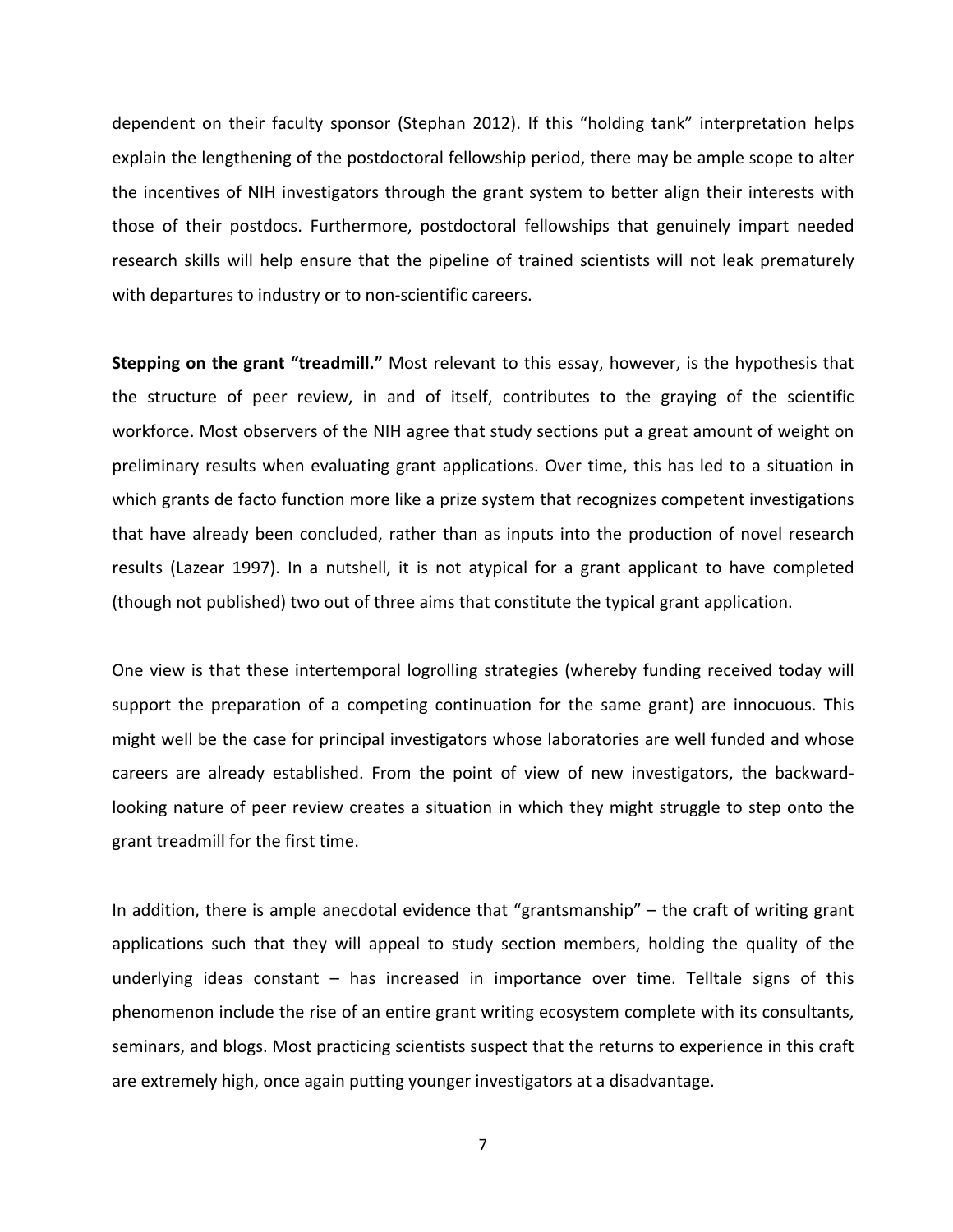Combined with the fact that many life science academics are on "soft money" contracts (such that their department have no obligations to unfunded faculty beyond the traditional start‐up package), the incentives provided to scientists by NIH peer review are extremely high‐powered. The system provides little opportunity for second chances, reinvention, or change in scientific direction. Its harshness may be a virtue, provided that what is rewarded is the quality of ideas. The case is less compelling if adherence to norms of grantsmanship and scientific fads increases the likelihood of funding.

But is it in fact the case that, conditional on getting a permanent position in the academic life sciences, younger scientists find it more difficult to achieve funding independence (by securing their first R01 grant)? The aging trend documented in Figure 2 is consistent with this hypothesis, but not entirely convincing since it essentially selects the sample on the outcome of interest. To shed light on this question, we use the faculty roster of the Association of American Medical Colleges (AAMC), which we match with the NIH Compound Grant Applicant File (CGAF). In particular, we focus on 97,034 medical school faculty members who began their careers between 1981 and 2003. 14.14% (13,720) of these faculty members have received at least one R01 grant by 2007, the final year of the analysis. Controlling for gender, degree (MD vs. PhD vs. MD/PhD), and main department affiliation (internal medicine, pathology, surgery, etc.), we estimate a simple Cox proportional hazard model where the key explanatory variables are indicator variables for the year in which each of these scientists achieved their highest doctoral degrees (the dates range from 1978 to 1999).<sup>5</sup> Figure 3 graphs the coefficient estimates corresponding to the degree year indicator variables, along with the 95% confidence interval around the estimates.

The results certainly suggest that the "treadmill" hypothesis is empirically relevant, and are even more startling if one recalls that many of the scientists who graduated between 1986 and 1995 would have benefited from the doubling of the NIH budget that occurred between the years 1998 and 2003.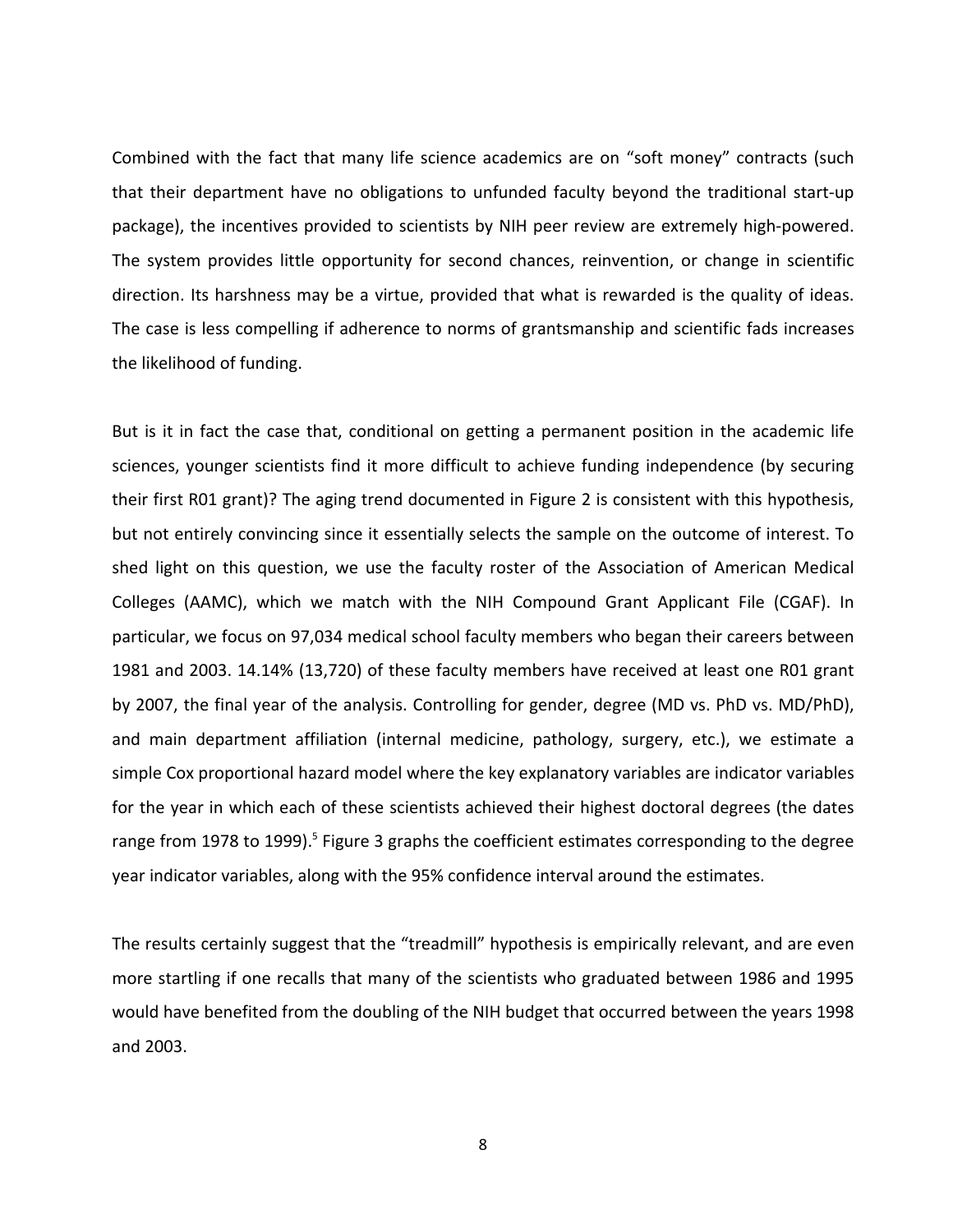#### **The grant system and scientific risk‐taking**

In 1980, a scientist from the University of Utah, Mario Capecchi, sought R01 funding with a grant proposal containing three distinct projects. The NIH peer‐reviewers liked the first two projects, which were building on Capecchi's past research efforts, but they were unanimously negative in their appraisal of the third project, in which he proposed to develop gene targeting in mammalian cells. They deemed the probability that the newly introduced DNA would ever find its matching sequence within the host genome vanishingly small, and the experiments not worthy of pursuit. The NIH funded the grant despite this misgiving, but strongly recommended that Capecchi drop the third project. In his retelling of the story, the scientist writes that despite this unambiguous advice, he chose to put almost all his efforts into the third project: *"It was a big gamble. Had I failed to obtain strong supporting data within the designated time frame, our NIH funding would have come to an abrupt end and we would not be talking about gene targeting today"* (Capecchi 2008). Fortunately, within four years, Capecchi and his team obtained strong evidence for the feasibility of gene targeting in mammalian cells, and in 1984 the grant was renewed enthusiastically. Dispelling any doubt that he had misinterpreted the feedback from reviewers in 1980, the critique for the 1984 competitive renewal started, *"We are glad that you didn't follow our advice."* The story does not stop there. In September 2007, Capecchi shared the Nobel prize for developing the techniques to make knockout mice with Oliver Smithies and Martin Evans. Such mice have allowed scientists to learn the roles of thousands of mammalian genes and provided laboratory models of human afflictions in which to test potential therapies.

In the anecdote reported above, the scientist was undeterred by his peers' advice to "play it safe," and eventually saw his bold ideas prevail. But is this heroic story (with a happy ending) typical? Should we worry that peer review, as practiced by NIH, provides strong incentives to perform normal science, but discourages the exploration of new, untested approaches? It is an often‐heard complaint among academic biomedical researchers that study sections' prickliness encourages them to pursue relatively safe avenues that build directly on previous results, at the expense of truly exploratory research (Kaplan 2005; Kolata 2009; McKnight 2009). Do these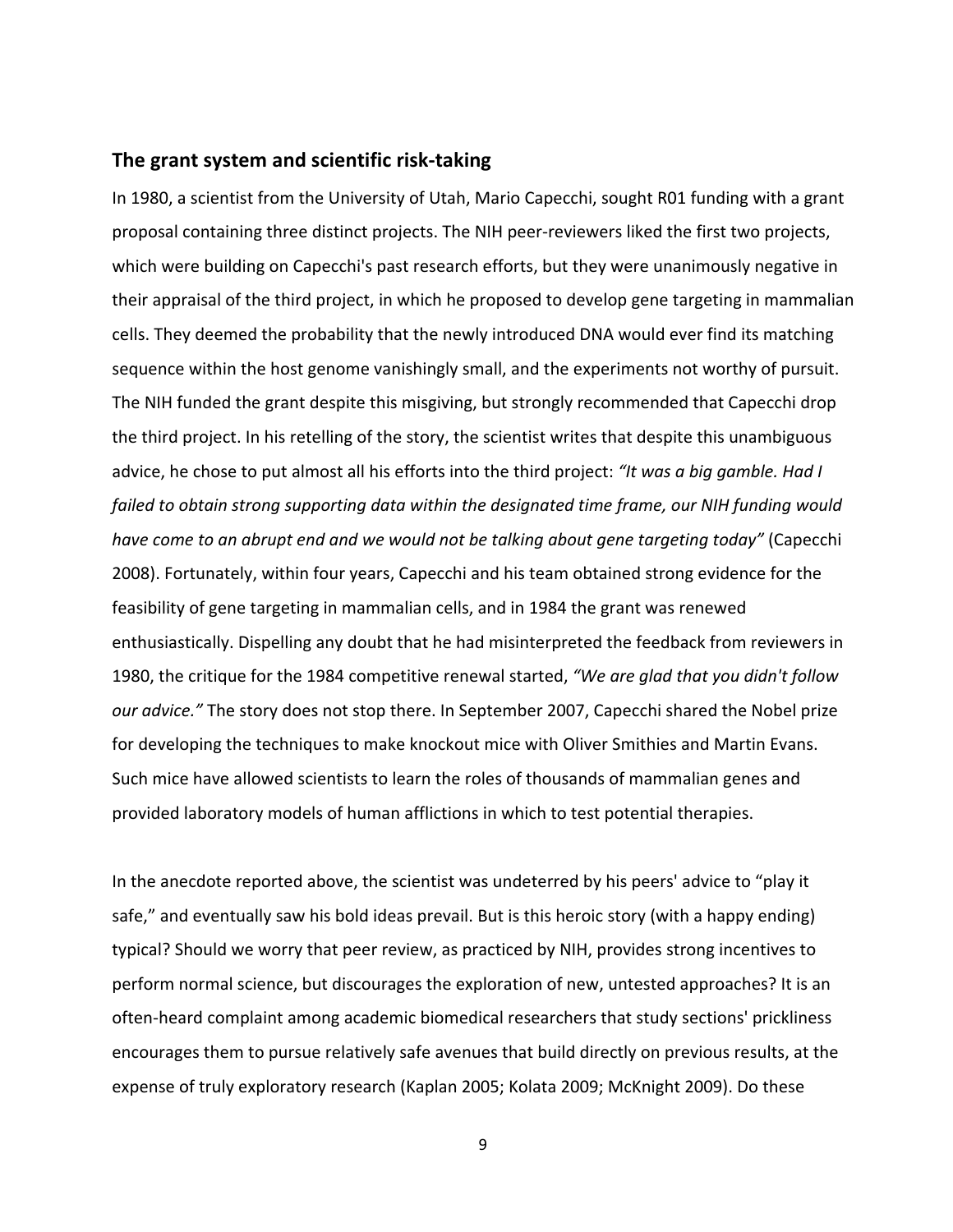complaints constitute more than self‐interested grumblings from scientists NIH declined to support? And if there is merit to these criticisms, what are the particular design features of the current grant system that are most likely responsible for the emphasis on projects with near‐term payoffs?

Azoulay et al. (2011) study the careers of researchers who can be funded through two very distinct mechanisms: investigator‐initiated R01 grants from the NIH, or support from the Howard Hughes Medical Institute (HHMI) through its investigator program. HHMI, a non‐profit medical research organization, plays a powerful role in advancing biomedical research and science education in the United States. The Institute commits almost \$700 million a year – a larger amount than the NSF biological sciences program, for example. HHMI's stated goal is to push the boundaries of knowledge in some of the most important areas of biological research. The program urges its researchers to take risks, explore unproven avenues, and embrace the unknown – even if it means uncertainty or the chance of failure. Once selected, researchers continue to be based at their institutions, typically leading a research group of 10 to 25 students, postdoctoral associates and technicians.

HHMI has adopted practices that, in theory (Manso 2011), should provide strong incentives for breakthrough scientific discoveries: the award cycles are long – five years, and typically renewed at least once;<sup>6</sup> the review process provides detailed, high-quality feedback to the researcher; and the program selects "people, not projects," which allows (and in fact encourages) the quick reallocation of resources to new approaches when the initial ones are not fruitful (Ioannidis 2011). In contrast, the typical R01 grant cycle lasts three years, and renewal is not very forgiving of failure (see Figure 4 for a comparison between the typical time horizon for the projects funded by NIH and HHMI, respectively). Feedback on performance is limited in its depth. Importantly, the NIH funds projects with clearly defined deliverables, not individual scientists.<sup>7</sup>

The contrast between the HHMI and NIH grant mechanisms naturally leads to the question of whether HHMI-style incentives result in a higher rate of production of particularly valuable ideas. To answer this question, the authors identify a group of NIH‐funded scientists that are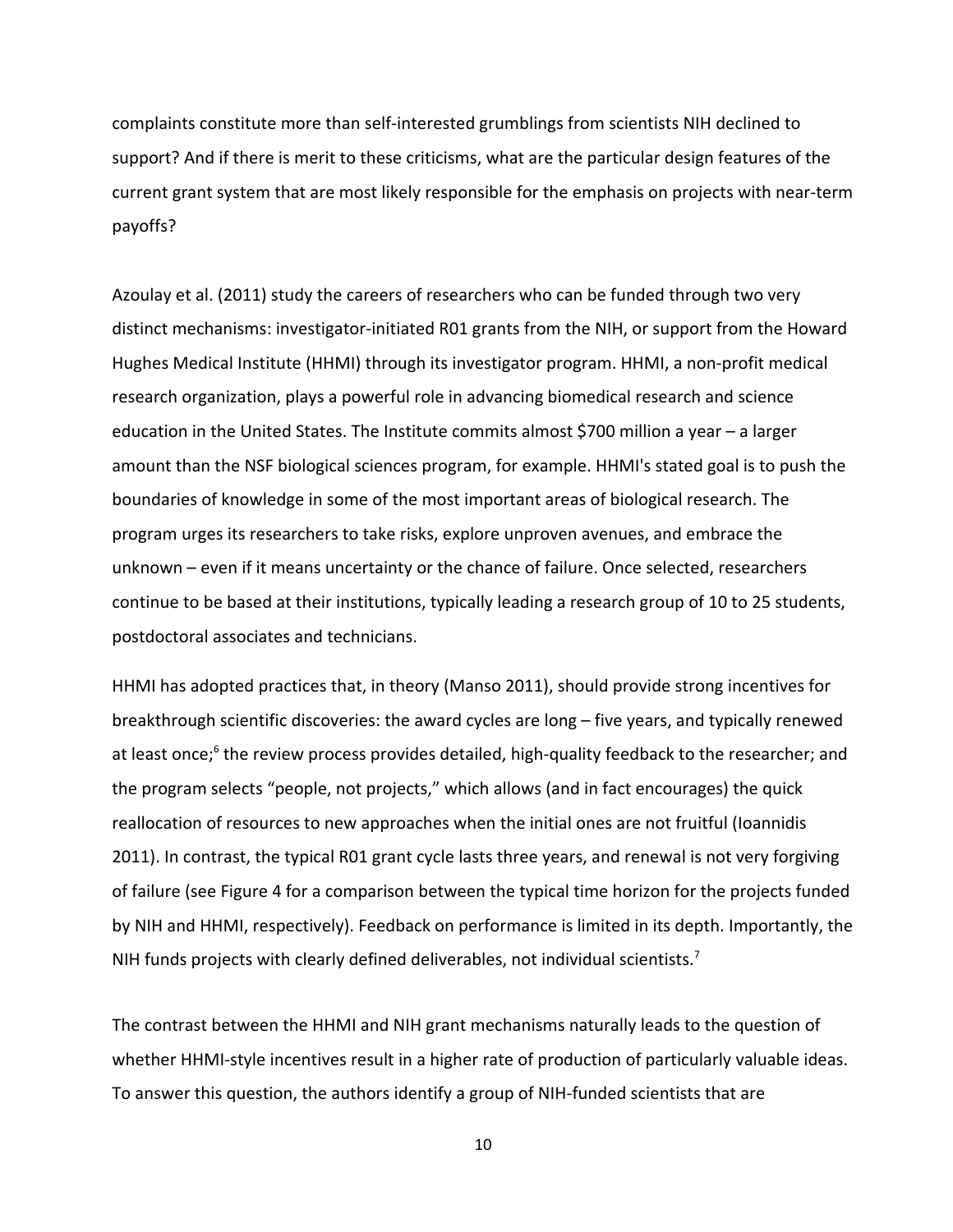appropriate controls for the researchers selected into the HHMI program. In the absence of a plausible source of exogenous variation for HHMI appointment, they estimate the treatment effect of the program by contrasting HHMI‐funded scientists' output with that of a group of NIH‐ funded scientists who focus their research on the same subfields of the life sciences as HHMI investigators, and received prestigious early career prizes. In addition, using an in‐depth understanding of the HHMI appointment process, they cull from this control group scientists who look similar to the HHMI investigators on the observable factors that they know to be relevant for selection into the HHMI program. Finally, they are able to distinguish particularly creative contributions from incremental advances. The bulk of their analysis focuses on the number of publications that fall into different quantiles of the vintage‐specific, article‐level distribution of citations.

Their results provide support for the hypothesis that the HHMI investigator program appropriately designed incentives stimulate exploration. In particular, they find that the effect of selection into the HHMI program increases as they examine higher quantiles of the distribution of citations. Figure 5 displays the time path of the average number of publications in the top 5% of the citation distribution, for HHMIs and NIH‐supported controls. Loosely, the figure depicts the difference between the change in outcomes for the HHMIs and for a pseudo‐population of control scientists matched on observables. A necessary condition for the plausibility of this exercise is that the treated and control groups display parallel output trends prior to the appointment event. This appears to be the case here.

Interestingly, for three years after appointment, the outcomes for treated and control scientists continue to track each other closely. The figure even suggests that the control group (appropriately selected on observables) briefly outpaces the treatment group following the appointment, consistent with Manso's (2011) theory which predicts both slower and more variable returns under an exploration incentive scheme. This difference is not statistically significant, however, which is perhaps unsurprising given the sample's relatively small size. HHMI investigators' output begins to diverge from that of the controls only four to five years after appointment.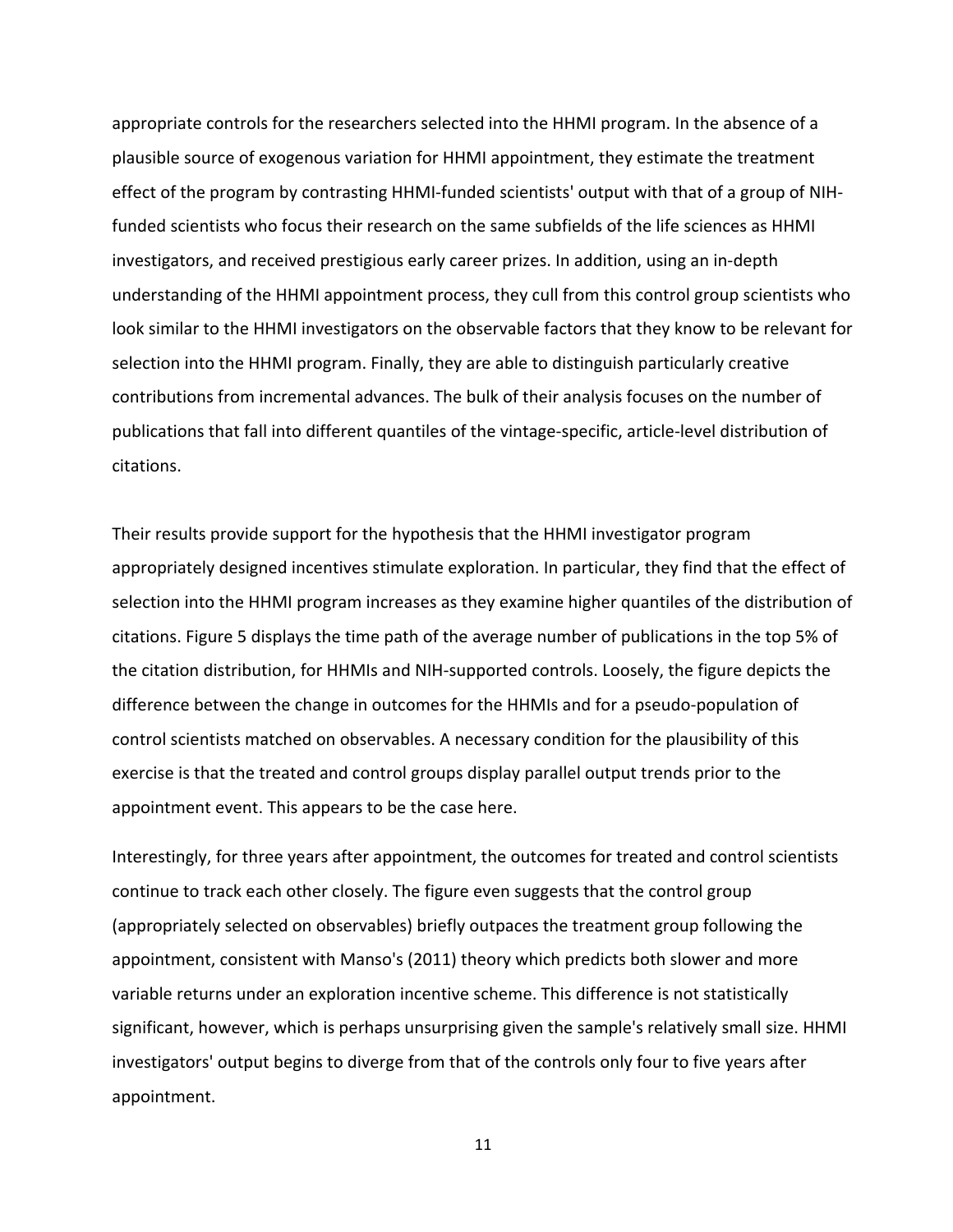Success is also more frequent among HHMI investigators when assessed with respect to scientists' own citation impact prior to appointment, rather than relative to a universal citation benchmark. Symmetrically, the paper presents evidence that HHMI‐supported scientists "flop" more often than NIH‐funded controls: they publish 35% more articles that fail to clear the (vintage‐adjusted) citation bar of their least well‐cited pre‐appointment work. This provides suggestive evidence that HHMI investigators are not simply rising stars anointed by the program. Rather, they appear to place riskier scientific bets after their appointment.

The authors bolster the case for the exploration hypothesis by focusing on various attributes of these scientists' research agenda. They show that the work of HHMI investigators is characterized by more novel keywords than controls. These keywords are also more likely to change after their HHMI appointment. Moreover, their research is cited by a more diverse set of journals, both relative to controls and to the pre‐appointment period.

# **Policy Responses to Date**

**Support for investigators at the early‐career stage.** The aging of the NIH‐funded scientist population has not escaped the attention of policy makers. NIH's Office of Extramural Research, in its statement of commitment to new and early stage investigators, states:

*"New investigators are the innovators of the future – they bring fresh ideas and technologies to existing biomedical research problems, and they pioneer new areas of investigation. Entry of new investigators into the ranks of independent, NIH‐ funded researchers is essential to the health of this country's biomedical research enterprise."*

Over time, NIH administrators' standard response has been to create new grant mechanisms, specifically targeted to young investigators. The R23 "New Investigator Research Awards" were inaugurated in 1971, before being supplanted by R29 "First Independent Research Support and Transition Awards" in 1986. $8$  The newest support mechanism for young investigators is the K99/R00 Award (known as "kangaroo grants" in the vernacular of academic life scientists), an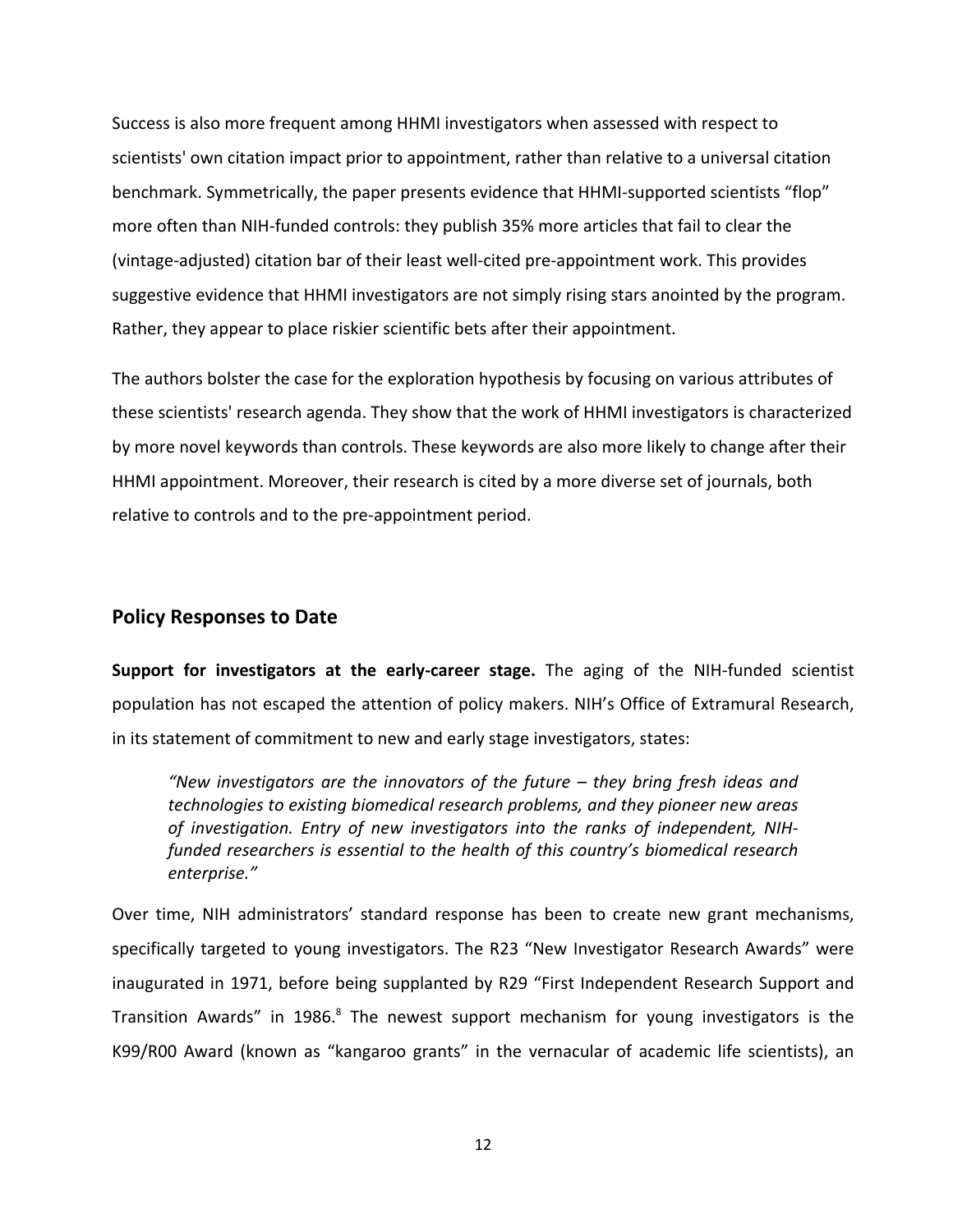hybrid of traditional training and research grants.<sup>9</sup> Then as now, the hope is that the investigators supported through this mechanism will be in a good position to secure R01 funding.

More recently, NIH refined its new investigator policies involving the identification of Early Stage Investigators (ESIs). ESIs are scientists who are within 10 years of completing their terminal research degree or within 10 years of completing their medical residency at the time they apply for R01 grants. In order to encourage a reduction in the period of training leading to independence, the NIH Institutes and Centers are supposed to monitor their new investigator pool to make sure that approximately half have ESI status. Applications from ESIs, like those from all new investigators, are given special consideration during peer review and at the time of funding. Peer reviewers are instructed to focus more on the proposed approach than on the track record, and to expect less preliminary information than might be provided by an established investigator (NIH 2008). It is too early to gauge whether these efforts have in fact resulted in a slowdown of the aging trend documented above.

**Support for high‐risk scientific exploration.** NIH administrators have long been aware of the need to encourage risk‐taking on the part of their investigator population. Initiated in 1987, the MERIT (Method to Extend Research in Time) R37 Award program extends funding for up to 5 years (but typically 3 years) to a select number of NIH‐funded investigators *"who have demonstrated superior competence, outstanding productivity during their previous research endeavors and are leaders in their field with paradigm‐shifting ideas."* The specific details vary across the component institutes of the NIH, but the essential feature of the program is that only researchers holding an R01 grant in its second or later cycle are eligible. Further, the application for renewal must be scored in the top percentile in a given funding cycle. While the MERIT designation is a prestigious award for mid‐career investigators, it pertains to a particular project, not to the scientists' overall portfolio of projects. Moreover, it is not clear whether the longer time‐horizon stimulates exploratory research, both because the award targets those investigators who are the most ensconced in the current system, and because MERIT status is conferred only once, and therefore cannot be a source of ongoing incentives for the recipients.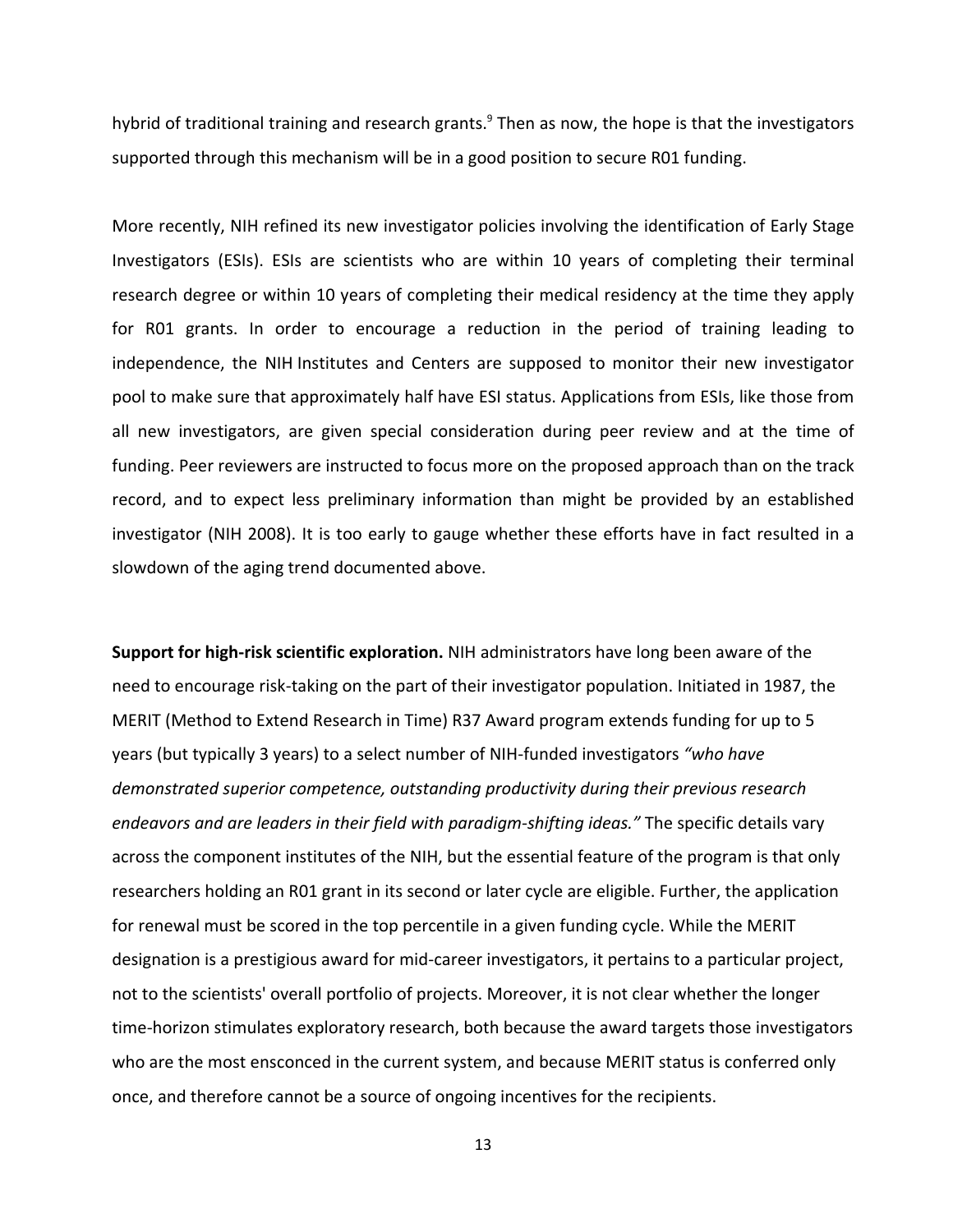Perhaps stung by the recent attention garnered by the HHMI investigator program, NIH has sought to emulate its success by creating a grant mechanism, the NIH Director's Pioneer Award (or DP1 mechanism in the NIH vernacular), which espouses the same "transformative" rhetoric. Every year since 2006, NIH selects a cohort of approximately 15 scientists *"who propose pioneering – and possibly transforming approaches – to major challenges in biomedical and behavioral research."* In contrast with HHMI investigator status, however, Pioneer Award status is not renewable and does not really alter the time horizon of the evaluation, since Pioneer awardees will need to compete for R01 grants once their pioneer status expires after 5 years.

# **Prospects for Reform**

We offer some conjectures regarding the eventual success of the policies designed to address these two challenges. With respect to the aging of the NIH‐supported investigator population, we begin with the cautionary note that, from a theoretical standpoint, it is not entirely clear whether scientific progress will be furthered by a policy that evaluates the merits of grant applications from seasoned and inexperienced scientists using different criteria.

Yet, there is reason to believe that the "burden of knowledge" explanation falls short of accounting fully for the pattern documented in Figure 2. Certainly, the fact that the hazard of securing NIH support for the first time is sharply increasing in investigator vintage suggests that institutional factors are at least partly responsible. Further, policy makers are surely correct to worry that a prolongation of the period during which young investigators are in a limbo where they are neither trainees, nor master of their own destiny and agenda, could act as a powerful incentive for younger generations to choose careers in industry rather than in academia (Shu 2012).

We are skeptical that current efforts aimed at supporting new investigators will achieve their objectives. Perhaps the most straightforward way to improve the odds that investigators inexperienced in the art of grantsmanship will secure a modicum of career-independence would be to dedicate to young scientists a share of the available pool of R01 funding, and explicitly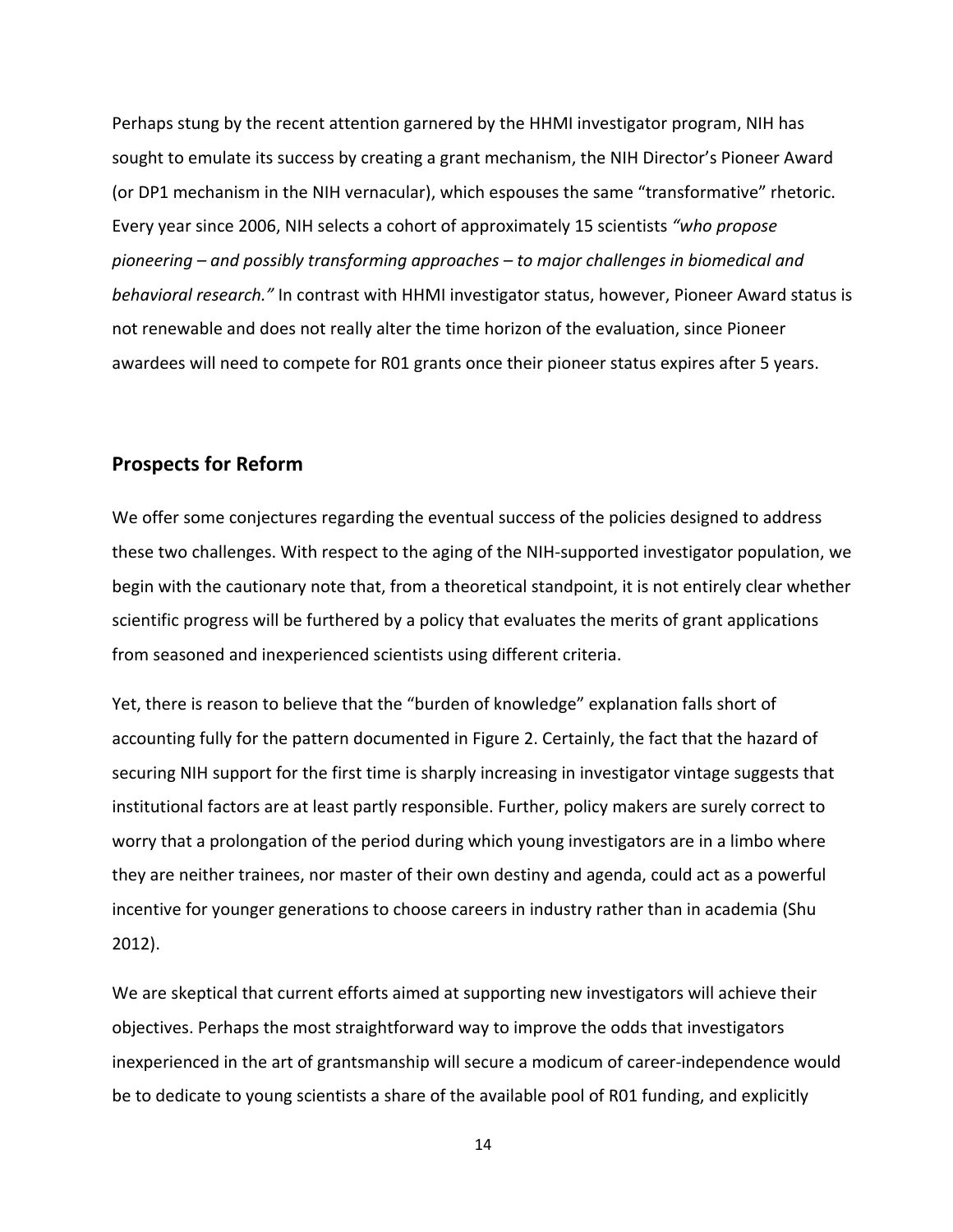segregate the evaluation of their applications from that of the larger pool. Such a radical step has not been countenanced by NIH administrators and the most recent approach leaves a great deal of discretion to NIH's component institutes; as a corollary there is little transparency regarding the way in which the rebalancing of the NIH portfolio in favor of young scientists will be achieved.

With respect to scientific risk-taking, the design of funding mechanisms has not been grounded in a nuanced understanding of the ingredients necessary for the provision of incentives for exploration (e.g., Manso 2011). The MERIT awards, for example, do not select investigators on the basis of the boldness of their proposals, but on the basis of the priority scores which reflect NIH's traditional evaluation criteria. And since investigators know in advance that their applications will revert to traditional R01 status upon the completion of their MERIT award, incentives to branch out in new directions are dampened.

In contrast, the Pioneer Awards program uses evaluation criteria that are well matched to their stated goal of stimulating transformative research, but it does not alter the time horizon that investigators must confront before the outcomes of their scientific efforts are evaluated. And just as in the case of MERIT awards, the lack of a renewal option implies that pioneer awardees must fear that failure to achieve their goals could be severely punished in the relatively near future.

The Pioneer Awards borrows from HHMI a focus on "people, not projects" which could in principle encourage exploration. However, one must recognize that NIH operates under political constraints that a private foundation like HHMI can safely ignore. For instance, all public research agencies need to spread their support across many institutions, including those of lesser renown. Similarly, supporting individual projects, rather than individual scientists, introduces a veil of impersonality in the funding decisions that may make them easier to defend vis‐à‐vis congressional appropriators or disease‐specific interest groups.

Finally, the results of the Azoulay et al. (2011) study may have more nuanced implications for the design of NIH funding programs than is apparent at first blush. While HHMI‐style incentives appear to stimulate scientific creativity, it is unclear how easily, and at what cost, the program could be scaled up. Only scientists showing exceptional promise are eligible for HHMI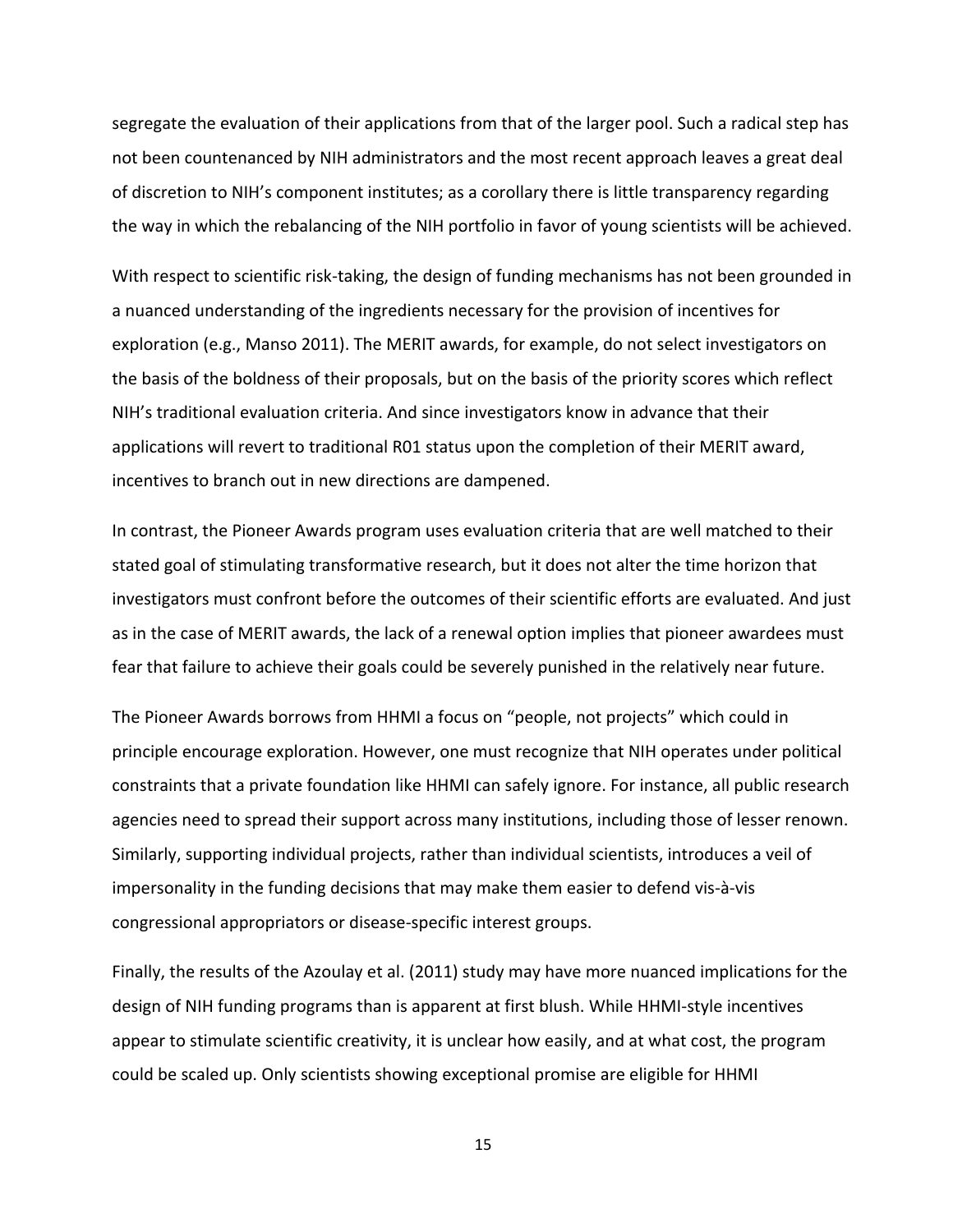appointment, and the findings may not generalize to the overall population of scientists eligible for grant funding, which include gifted individuals as well as those with more modest talent.

While there is an argument for taming the "mechanismitis" that has caused the number of distinct, but overlapping grant funding schemes to proliferate at NIH, there exists a case for the creation of a mechanism that combines the best features of the MERIT and Pioneer Award mechanisms. In a nutshell, exploration grants could combine a longer time horizon (e.g., ten years with an intermediate review after five years to ensure that investigators indeed step out of the grant writing treadmill), a different set of evaluation criteria that emphasize risk‐taking at the expense of preliminary results, and a renewal mechanism such that awardees will be motivated to transform their fields over the long term.

### **Conclusions**

Despite our focus in this essay on current challenges in the NIH extramural funding program, we remain impressed by the system as a whole. Moreover, we have thus far afforded ourselves the comfortable position of observer, while eschewing the harder role of architect for change. It is not for a lack of want that we avoid laying out a roadmap for a  $21<sup>st</sup>$  century NIH, but rather that we are no better positioned than others, both inside and outside of the Institutes, to identify the best strategies to improve the program going forward. We would, however, like to advocate a systematic approach for identifying them.

The randomized clinical trial is the gold standard for evaluating scientific results and the time has come for us to apply this approach to the analysis of potential reforms within the NIH. Our current system of programmatic experimentation followed by retrospective analyses on selected samples is quite simply below the methodological standards that the Institutes have worked so hard to establish. Moreover, they engender faulty decision making by painting partial pictures that are poorly designed to identify causal pathways. One way to address this issue would be for proposed policy and programmatic changes to be held to a standard of success (however defined) after a prospective, randomized controlled experiment.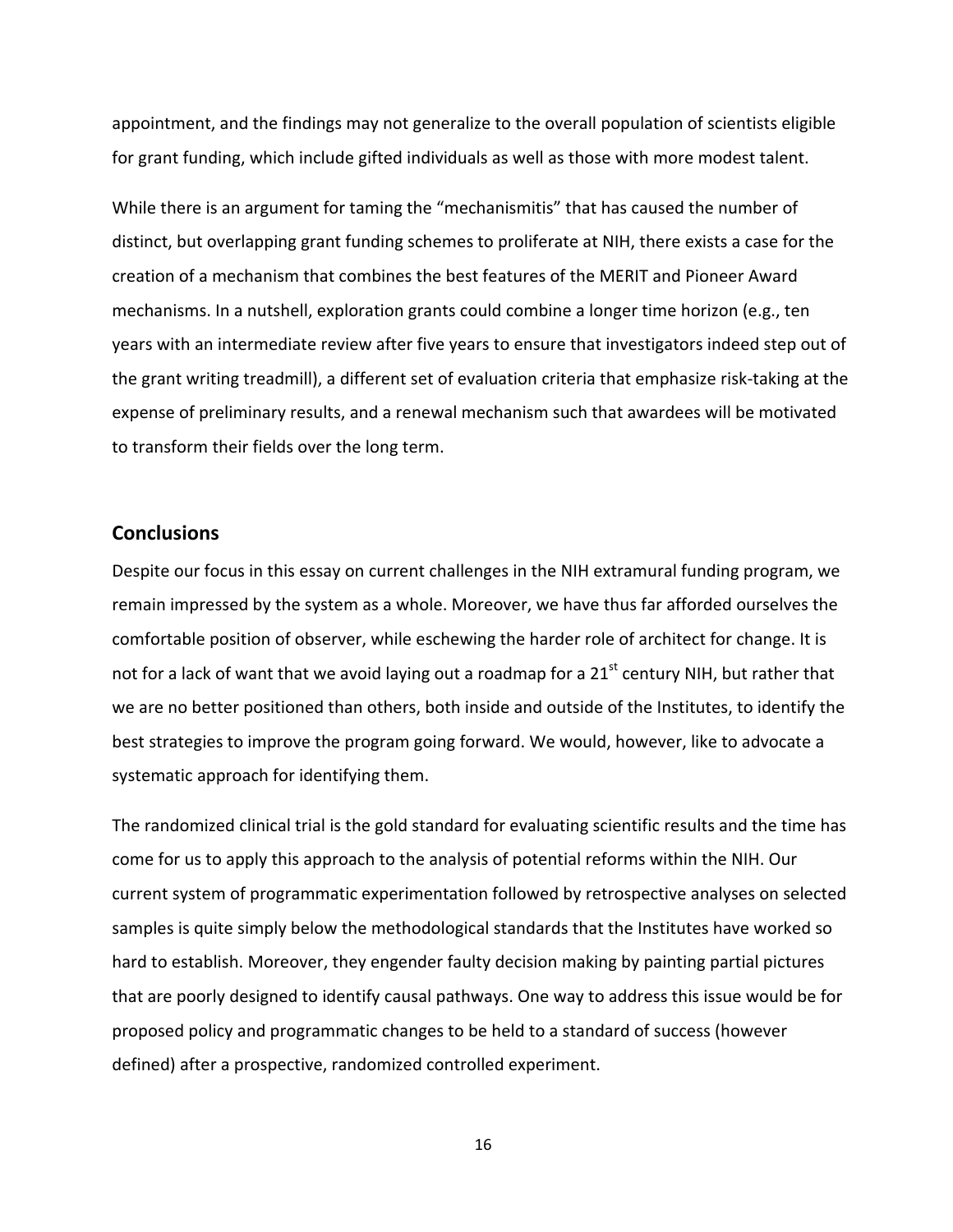How could such an experiment be designed? While no single design will work for all potential reforms, a simple model would assign experimental review and funding reforms to a random subset of study sections, with the remainder proceeding under business as usual and thus serving as a control group in the experiment. To be concrete, imagine our earlier suggestion for a separate evaluation of first-time applicants. In order to test whether this makes a meaningful impact on young scholars' scientific trajectories, we could randomly allocate a subset of first‐time applicants to a special review panel, whereby newcomers are only competing against each other for a predetermined pot of funding. Scholars from this experiment as well as those funded under the usual rules could then be followed for a period of years and then compared based on the number and quality of their publications as well as other pre‐determined success metrics. Such an experiment would then provide a clear read on whether the 'new' program should be abandoned or expanded.<sup>10</sup> It might also help elucidate our thinking about whether the increasing age at which a scientist receives their first grant as a principal investigator is a problem in the first place. After all, other, more benign mechanisms could also explain this phenomenon (Jones 2010; Jones and Weinberg 2011).

As with any research study, the details of the design will depend on the question. Two overarching issues, however, merit some additional discussion. First, a common criticism of this approach is that randomized policy experiments of the sort described above gamble with scientists' careers. To this we retort that the nature of scientific funding, which necessarily relies on imperfect evaluations of research proposals and researchers, implies that all funding systems gamble with scientific careers. The principal advantage of randomization is that, in contrast with the haphazard experiments currently performed, it greatly improves our ability to assess which programs and processes are having their desired effect and which are not.

Of course, evaluating whether programs are successful requires measures of success, which is the second issue that is oft raised as sufficiently problematic as to undermine any efforts to systematically analyze the impacts of research funding programs and their various features. If this is true, then it must also be true that any retrospective analysis would be equally uninformative since it will also require success metrics, yet we frequently engage in this exercise. While we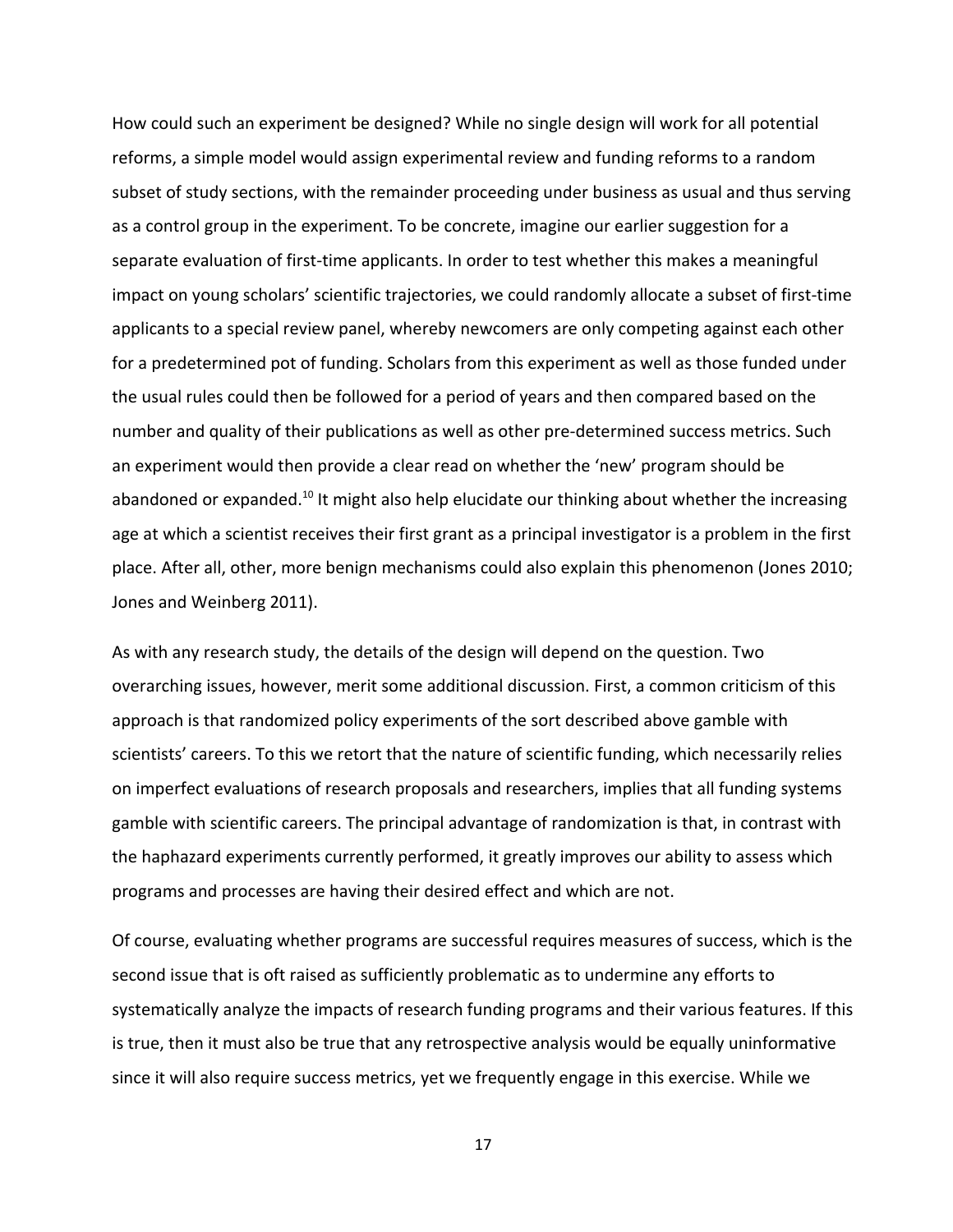certainly agree that any measure of success – whether it is based on publication or citation counts, scientific awards, or the accomplishments of one's trainees – will be an imperfect proxy for what we actually care about, it seems quite unlikely that there would be no informational content in a reasonably defined noisy signal. From an experimental perspective, defining measures of success *ex ante* is considerably more important than which specific measures are chosen. Moreover, the requirement that metrics be determined in anticipation of any experiment forces a clear delineation of goals that imposes discipline on the decision making process that often suffers from mission creep, whereby a small set of changes is meant to satisfy a sprawling set of agency objectives.

It is also important to note that these experiments and NIH activities more broadly will not occur in a scientific funding vacuum. The ecosystem that supports scientific research has evolved considerably over the past half‐decade. The Howard Hughes Medical Institute provides considerable funding to life sciences researchers as does the Bill and Melinda Gates Foundation. Both emphasize out‐of‐the‐box thinking and breakthrough innovation (Murray, this volume). The private sector has also considerably expanded both the size and scope of its R&D spending in areas that overlap with federal agency priorities and interests but with a logical focus on long‐ term commercial potential. Deliberative decisions about reforms of the funding process might benefit from a re‐assessment of the Institutes' role vis‐à‐vis this changed research environment. That is, despite our earlier protestations regarding an inherently conservative funding system, the degree to which NIH funding needs to support more explorative research when others are offering this support and talent for such research is likely scarce, is unclear. Similarly, funding decisions in research areas that are likely to generate large private investments should be mindful of the potential for spending crowd‐out. Further complicating matters, many investigators receive funding from many of these sources simultaneously. Clearly, attending to all details of the larger funding ecosystem is impossible, but it does suggest a slight re‐framing of policy reforms such that they engage questions regarding the optimal mix of funding programs and associated incentive structures rather than individual activities in isolation.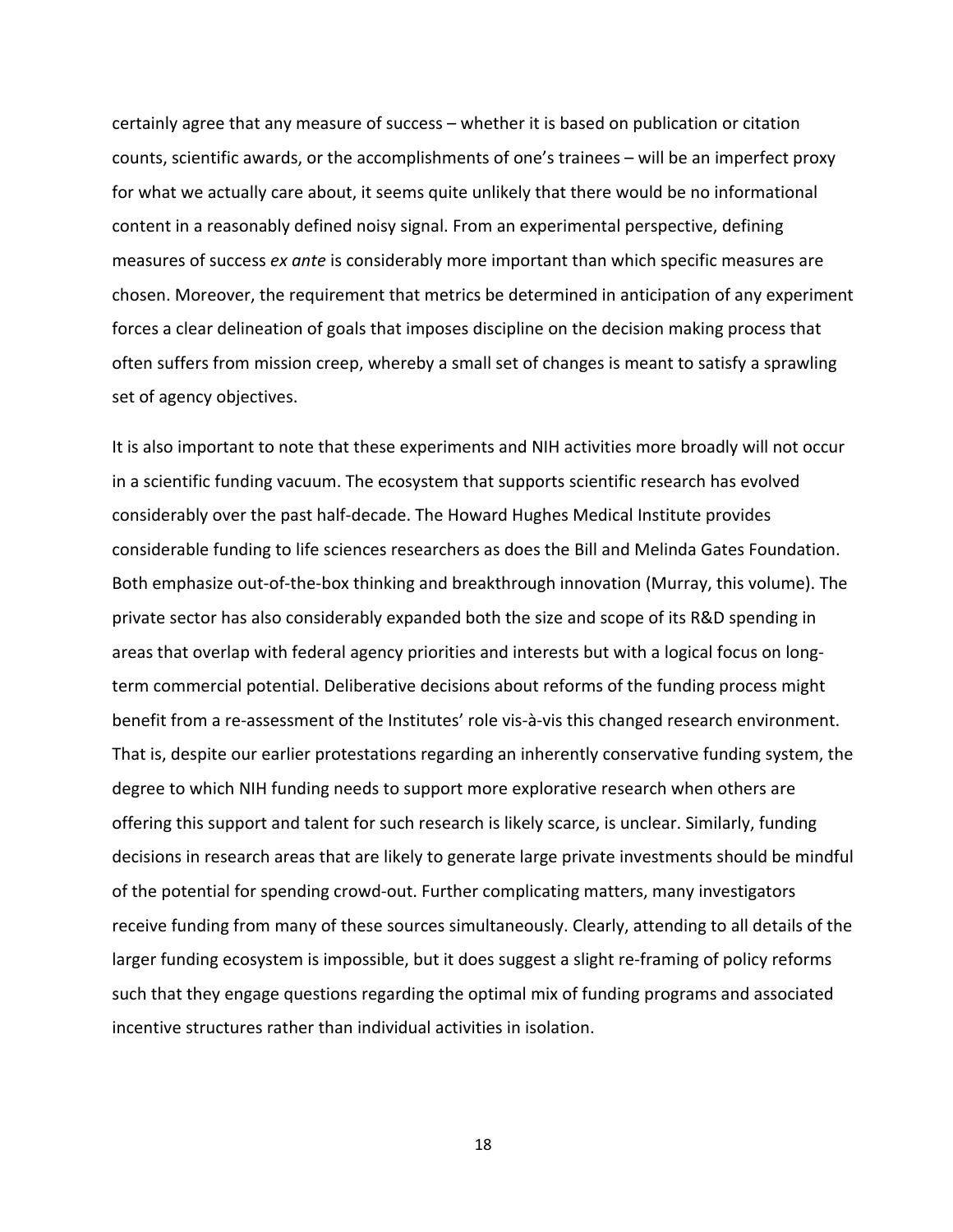Institutional change is always difficult, but we remain cautiously optimistic about the NIH of the 21<sup>st</sup> century. Experimenting on ourselves will certainly identify some deficiencies in the current governing structures within the scientific community, in turn opening up the process to additional scrutiny from politicians and taxpayers keen to cut funding for science. This is entirely analogous to the clinical trial that reveals a new treatment to be inferior to current standards of care. Disappointing, but not cause to abandon methodological rigor. The only alternative to (controlled) experimentation is the gradual stultification of our most cherished scientific institutions. The institution that placed the randomized experiment on the world's stage could play an equally leading role in the scientific inquiry of the management and production of science itself.

This paper was prepared for the NBER meeting on Innovation Policy and the Economy. We are grateful to Scott Stern, Josh Lerner, Danielle Li, George Chacko, Stefano Bertuzzi, and Paula Stephan for helpful conversations and to the National Science Foundation for support.

 $^{1}$ As we will describe later, the NIH also has a sizable intramural research program, which includes approximately 6,000 scientists serving as direct employees of the government, primarily on the NIH main campus in Bethesda, Maryland.

 $^{2}$ For ease of exposition, we will refer to all Institutes and Centers as "Institutes" throughout the remainder of this document.

 $3$ This practice of percentiling implies that the quality of the marginal grant (i.e., the funded grant with the lowest priority score) could differ widely across study sections. A promising avenue for research is to increase our understanding of the factors that impinge on study section "value added" (cf. Li 2012). <sup>4</sup>

 $<sup>4</sup>$ Institute directors have the discretion to fund applications out of order if, for example, they are especially important</sup> to the institute mission. Since applications can only be submitted three times, Institutes may also choose to fund applications on their last evaluation cycle instead of newly submitted applications that can be reconsidered later. These exceptions appear rare (Jacob and Lefgren 2011).

<sup>&</sup>lt;sup>5</sup>This modeling approach controls for right-censoring, i.e., all other things being equal, younger scientists have had less opportunity to be funded.

 $<sup>6</sup>$ In the case of termination, there is a two-year phase-down period during which the researcher continues to be</sup> funded, allowing her to search for other sources of funding without having to close down her lab.

 $<sup>7</sup>$ In practice, this means that the scientific agenda that enabled scientists to secure an HHMI appointment is not</sup> binding, and can be renegotiated with the foundation; HHMI investigators face almost no adjustment/transaction costs when the natural evolution of their scientific investigations leads them into directions that were unforeseen at the time of initial funding. In contrast, NIH‐funded scientists would put their career in jeopardy if they used the funding associated with a particular project to cross-subsidize activities related to a substantially different project.  ${}^{8}$ The R29 mechanism was itself discontinued in 2004.

 $9$ It begins with up to 2 years of \$90,000 per year for training while the postdoc finishes research with a mentor. Then, assuming the postdoc has gotten a position as an assistant professor, he or she will receive up to \$249,000 a year for<br>as many as 3 years for independent research.

 $10$ One difficulty would be to structure the experiment such that grant applicants cannot engage in forum shopping. As is customary with the design of social field experiments, the devil is in the details, but it is our impression that scientists have very little leeway to choose the study section that is most appropriate to evaluate their grant proposals, conditional on having chosen a particular area of science, disease focus, or methodological approach.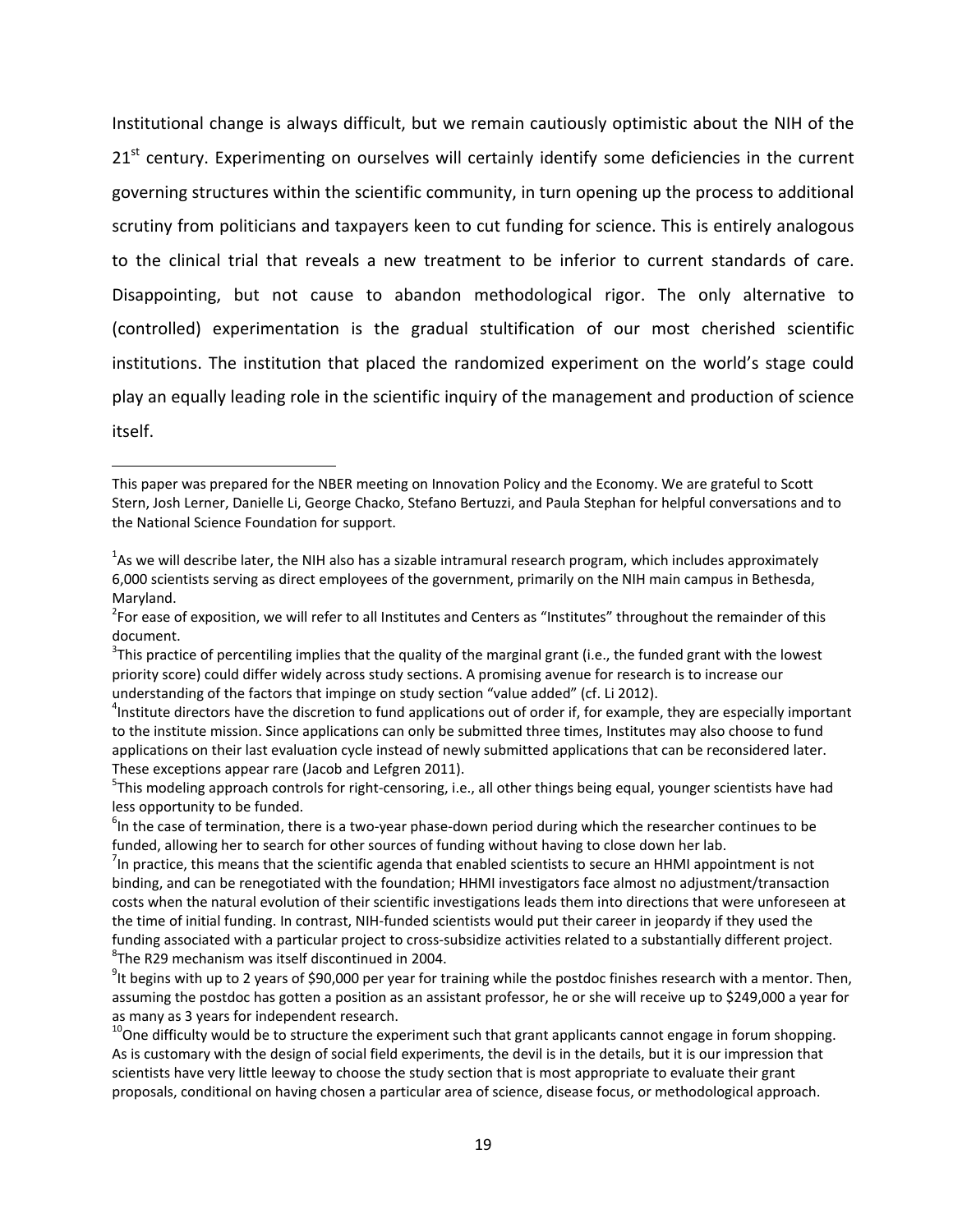



**Figure 2: Distribution of Career Age for First‐time NIH R01 Awardees**



Note: Career age is the number of years elapsed since the award of a scientist's highest doctoral degree. The sample used to draw these empirical distributions comprises 5,867 scientists who secured R01 funding for the first time in 1965, 1975, 1985, 1995, and 2005.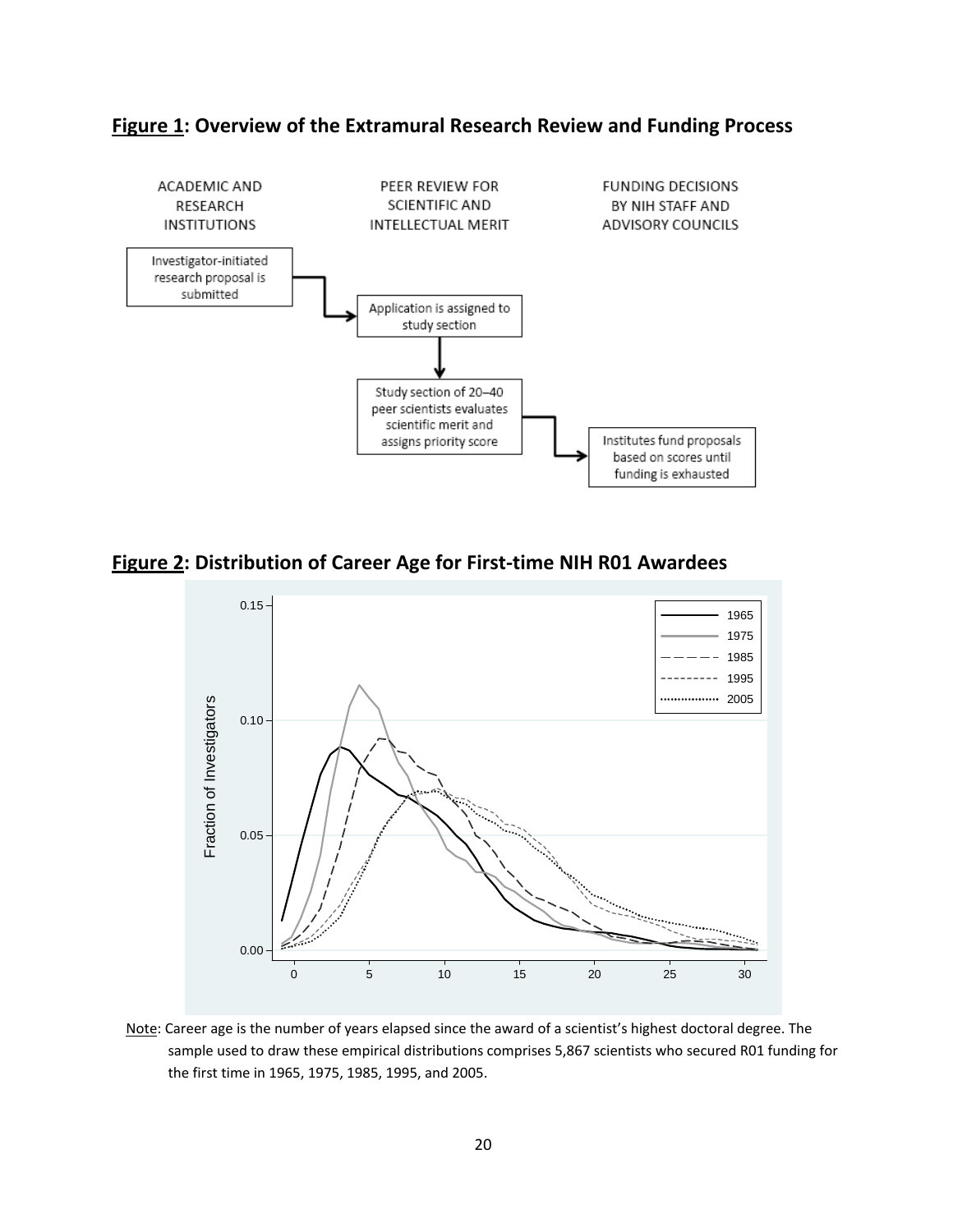

# **Figure 3: R01 Grantee Status and Investigator Vintage**

Note: Hazard of first R01 grant, conditional on medical school academic position. The data stems from the Faculty Roster of the Association of American Medical Colleges (AAMC), which we match with the NIH Compound Grant Applicant File (CGAF). In particular, we focus on 97,034 medical school faculty members who began their careers between 1981 and 2003. 14.14% (13,720) of these faculty members have received at least one R01 grant by 2007, the final year of the analysis. Controlling for gender, degree (MD vs. PhD vs. MD/PhD), and main department affiliation (internal medicine, pathology, surgery, etc.), we estimate a simple Cox proportional hazard model where the key explanatory variables are indicator variables for the year in which each of these scientists achieved their highest doctoral degrees (the dates range from 1978 to 1999). The solid line correspond to the coefficient estimates for the degree year indicator variables, while the dashed lines denote the 95% confidence interval around these estimates.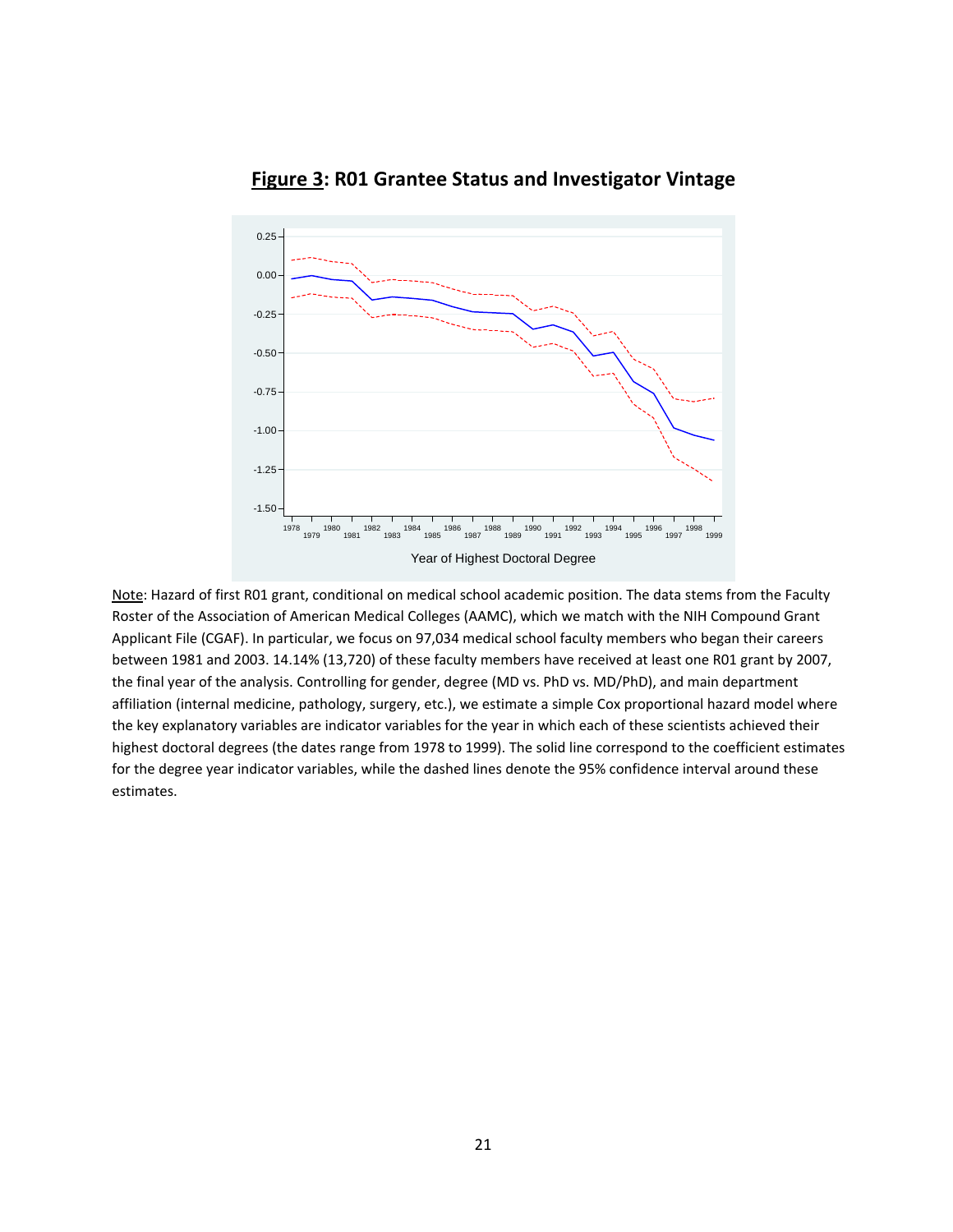

# **Figure 4: Length of NIH R01 Grants vs. HHMI Appointments**

Note: NIH tabulations stem from the Compound Grant Applicant File (CGAF). The grants considered are R01 and equivalent whose first cycle began later than 1970, but earlier than 2002.



# **Figure 5: Dynamics of HHMI Appointment on the Number of Publications**

Note: The dashed and solid black lines correspond to the average yearly number of articles in the Top 5% of the citation distribution for early career prize winner controls and HHMI investigators, respectively. The averages for the control scientists are weighted by each researcher's inverse probability of selection into the HHMI program. The dashed light gray line corresponds to the unweighted average yearly number of articles for the control scientists.